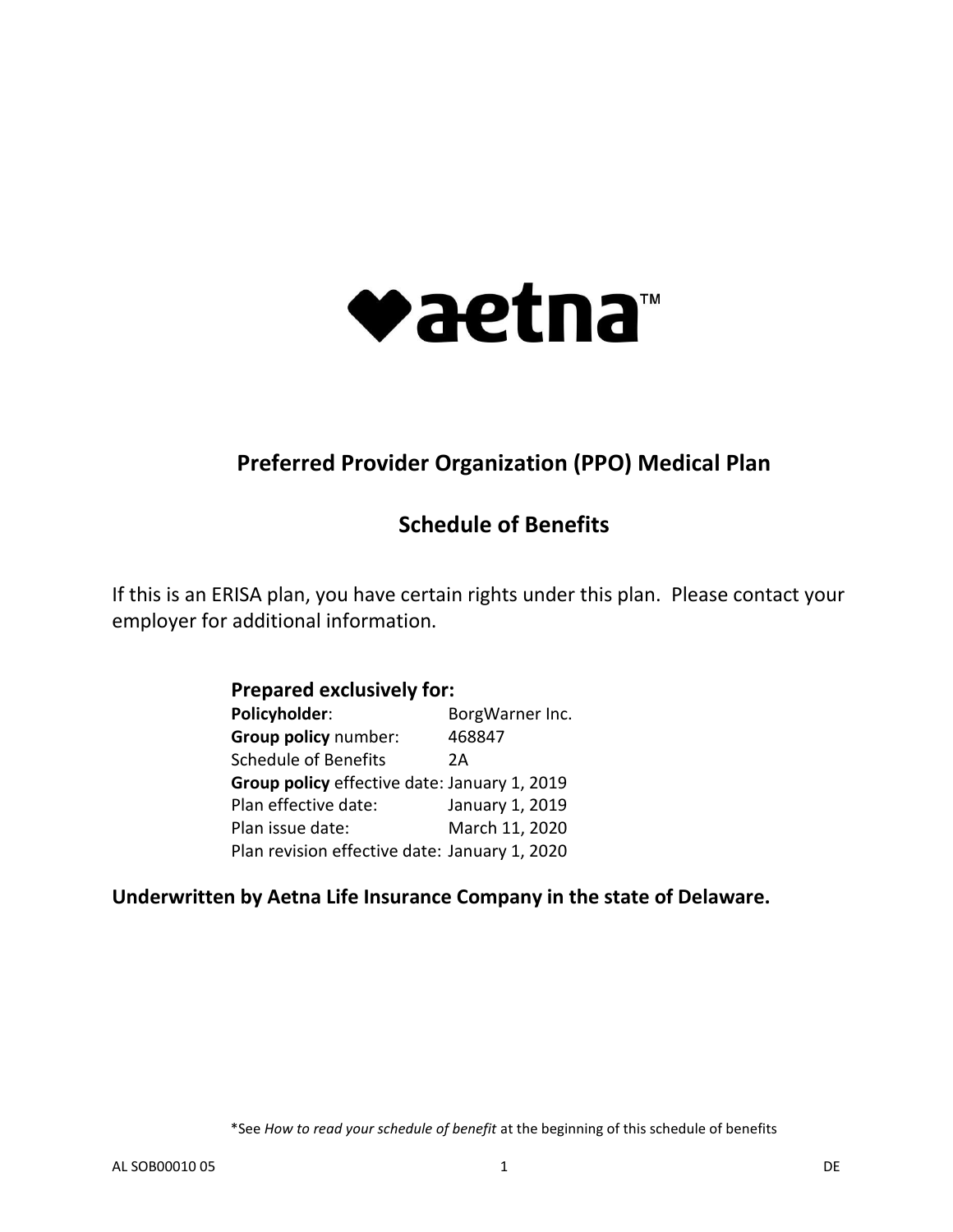# **Schedule of benefits**

This schedule of benefits lists the **copayments**/**coinsurance**, if any, that apply to the services you receive under this plan. You should review this schedule to become familiar with your **copayments**/**coinsurance** and any limits that apply to the services.

### **How to read your schedule of benefits**

- When we say:
	- "In-network coverage", we mean you get care from **network providers**.
	- "Out-of-network coverage", we mean you can get care from **out-of-network providers**.
- "Other Health Care (out-of-area): When care is provided in the U.S. in a geographic area where **Aetna**  has not contracted with a **provider**, charges are payable at 80% after any applicable **deductible** (does not apply to those expenses paid at a reduced payment percentage). The benefit levels for the following in-network provisions would apply: **deductible**, family **deductible**, inpatient **hospital deductible**, **maximum out-of-pocket limits.** The **deductibles** and **copayments**/**coinsurance** listed in the schedule of benefits below reflect the **deductibles** and **copayment**/**coinsurance** amounts under your plan.
- The **copayments**/**coinsurance** listed in the schedule of benefits below reflects the **copayment**/**coinsurance** amounts under your plan.
- You are responsible to pay any **copayments** and **coinsurance**.
- The **coinsurance** listed in the schedule of benefits reflects the plan **coinsurance** percentage. This is the **coinsurance** amount the plan pays. You are responsible for paying any remaining **coinsurance**.
- You are responsible for full payment of any health care services you receive that are not a **covered benefit**.
- This plan has maximums for specific **covered benefits**. For example, these could be visit, day or dollar maximums. They are combined maximums between **network providers** and **out-of-network providers** unless we state otherwise.
- At the end of this schedule you will find detailed explanations about your:
	- Maximums.

#### **Important note:**

All **covered benefits** are subject to **copayment**/**coinsurance** unless otherwise noted in the schedule of benefits below.

We are here to answer any questions. Contact Member Services by logging onto your Aetna secure member website at [www.aetna.com](https://www.aetna.com/) or at the toll-free number on your ID card.

The coverage described in this schedule of benefits will be provided under **Aetna Life Insurance Company's group policy**. This schedule of benefits replaces any schedule of benefits previously in effect under the **group policy**. Keep this schedule of benefits with your booklet-certificate.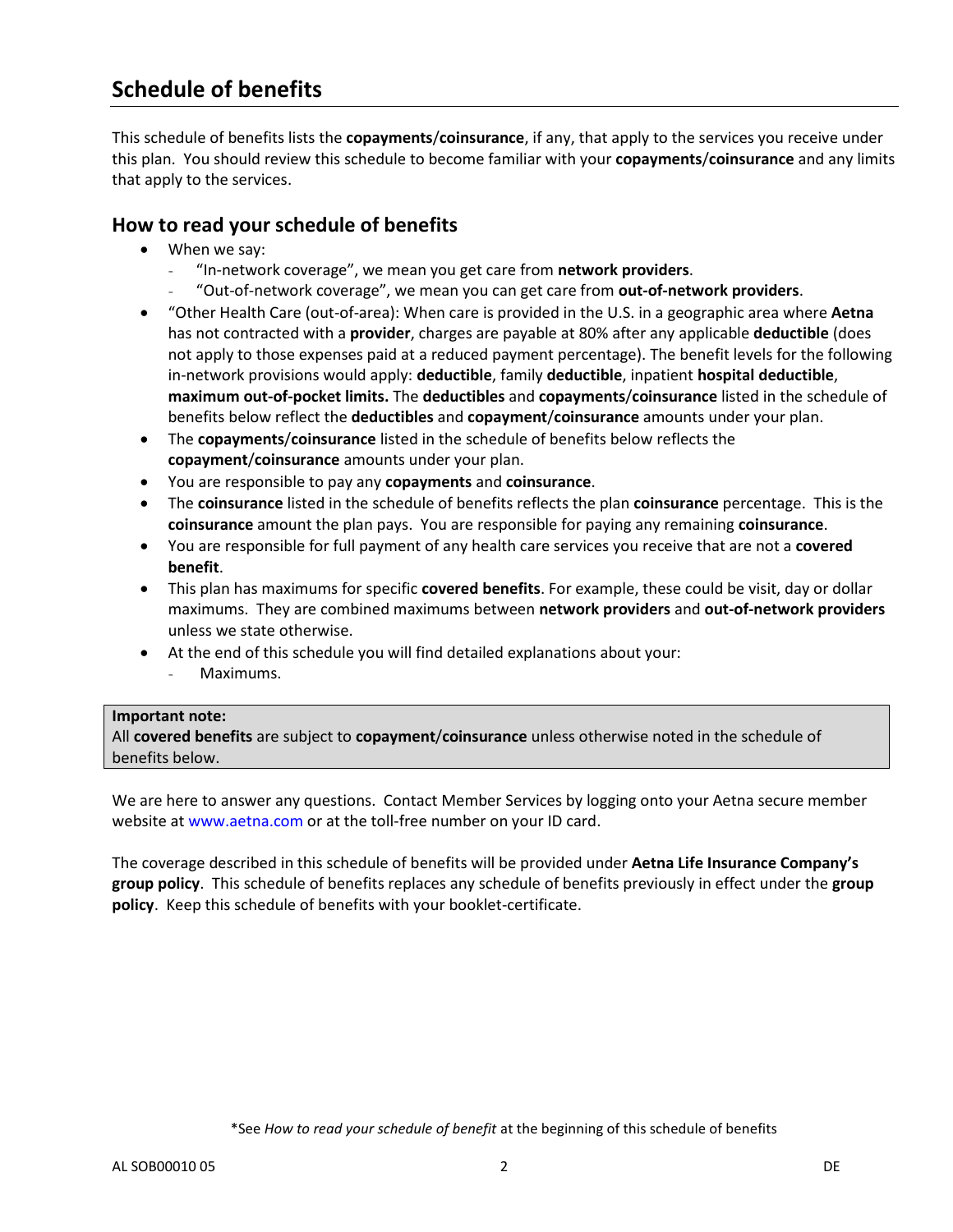### **Precertification covered benefit reduction**

This only applies to out-of-network coverage. The booklet-certificate contains a complete description of the **precertification** program. You will find details on **precertification** requirements in the *Medical necessity and precertification requirements* section.

Failure to **precertify** your **eligible health services** when required will result in the following benefits reduction:

- **•** A \$400 benefit reduction will be applied separately to each type of **eligible health services** or
- **•** The **eligible health services** will not be covered.

The additional percentage or dollar amount of the **recognized charge** which you may pay as a penalty for failure to obtain **precertification** is not a **covered benefit**, and will not be applied to the **deductible** amount or the **maximum out-of-pocket limit**, if any.

\*See *How to read your schedule of benefit, important note about your cost sharing and important notice* at the beginning of this schedule of benefits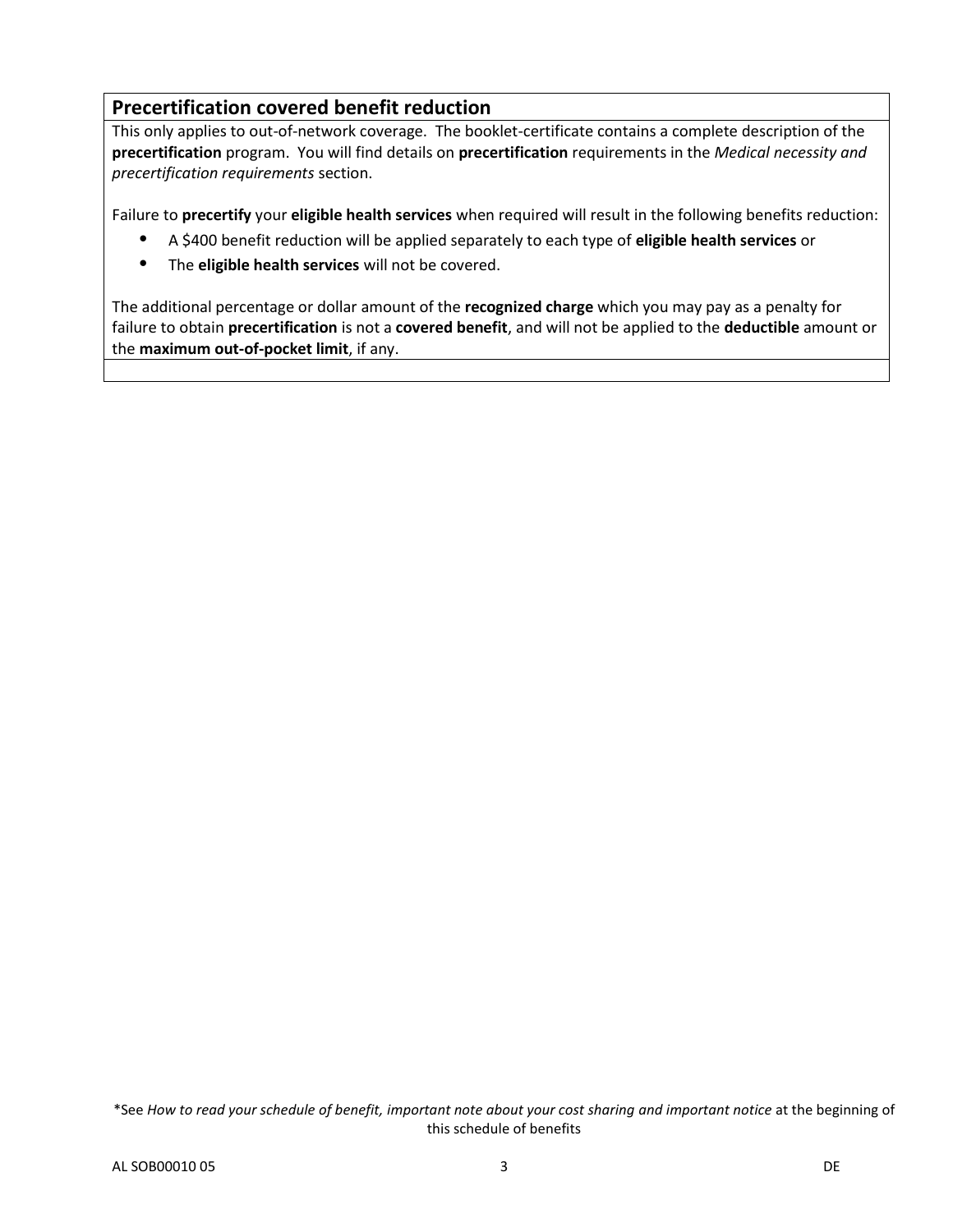| <b>Eligible health</b><br>services                                                                 | In-network<br>coverage*                                                                                                                                                                                                                                                                                                                                                                                                                                                                                    | <b>Out-of-network</b><br>coverage*                                                                                                                                                                                                                                                                                                                                                                                                                                                                         | Outside the U.S.*                                                                                                                                                                                                                                                                                                                                                                                                                                                                                          |
|----------------------------------------------------------------------------------------------------|------------------------------------------------------------------------------------------------------------------------------------------------------------------------------------------------------------------------------------------------------------------------------------------------------------------------------------------------------------------------------------------------------------------------------------------------------------------------------------------------------------|------------------------------------------------------------------------------------------------------------------------------------------------------------------------------------------------------------------------------------------------------------------------------------------------------------------------------------------------------------------------------------------------------------------------------------------------------------------------------------------------------------|------------------------------------------------------------------------------------------------------------------------------------------------------------------------------------------------------------------------------------------------------------------------------------------------------------------------------------------------------------------------------------------------------------------------------------------------------------------------------------------------------------|
|                                                                                                    | In the U.S.                                                                                                                                                                                                                                                                                                                                                                                                                                                                                                | In the U.S.                                                                                                                                                                                                                                                                                                                                                                                                                                                                                                |                                                                                                                                                                                                                                                                                                                                                                                                                                                                                                            |
| <b>Preventive care and wellness</b>                                                                |                                                                                                                                                                                                                                                                                                                                                                                                                                                                                                            |                                                                                                                                                                                                                                                                                                                                                                                                                                                                                                            |                                                                                                                                                                                                                                                                                                                                                                                                                                                                                                            |
| Routine physical exams                                                                             |                                                                                                                                                                                                                                                                                                                                                                                                                                                                                                            |                                                                                                                                                                                                                                                                                                                                                                                                                                                                                                            |                                                                                                                                                                                                                                                                                                                                                                                                                                                                                                            |
| Performed at a<br>physician's office                                                               | 100% per visit                                                                                                                                                                                                                                                                                                                                                                                                                                                                                             | 100% per visit                                                                                                                                                                                                                                                                                                                                                                                                                                                                                             | 100% per visit                                                                                                                                                                                                                                                                                                                                                                                                                                                                                             |
| Covered persons<br>through age 21:                                                                 | No deductible applies.<br>Subject to any age and<br>visit limits provided for in<br>the comprehensive<br>guidelines supported by<br>the American Academy of<br>Pediatrics/Bright<br><b>Futures/Health Resources</b><br>and Services<br>Administration guidelines<br>for children and<br>adolescents.<br>For details, contact your<br>physician or Member<br>Services by logging onto<br>your Aetna secure<br>member website at<br>www.aetnainternational.<br>com or calling the<br>number on your ID card. | No deductible applies.<br>Subject to any age and<br>visit limits provided for in<br>the comprehensive<br>guidelines supported by<br>the American Academy of<br>Pediatrics/Bright<br><b>Futures/Health Resources</b><br>and Services<br>Administration guidelines<br>for children and<br>adolescents.<br>For details, contact your<br>physician or Member<br>Services by logging onto<br>your Aetna secure<br>member website at<br>www.aetnainternational.<br>com or calling the<br>number on your ID card. | No deductible applies.<br>Subject to any age and<br>visit limits provided for in<br>the comprehensive<br>guidelines supported by<br>the American Academy of<br>Pediatrics/Bright<br><b>Futures/Health Resources</b><br>and Services<br>Administration guidelines<br>for children and<br>adolescents.<br>For details, contact your<br>physician or Member<br>Services by logging onto<br>your Aetna secure<br>member website at<br>www.aetnainternational.<br>com or calling the<br>number on your ID card. |
| Covered persons age 22<br>and over but less than<br>65: Maximum visits per<br>12 months            | 1 visit                                                                                                                                                                                                                                                                                                                                                                                                                                                                                                    | 1 visit                                                                                                                                                                                                                                                                                                                                                                                                                                                                                                    | 1 visit                                                                                                                                                                                                                                                                                                                                                                                                                                                                                                    |
| Covered persons age 65<br>and over: Maximum<br>visits per 12 months                                | 1 visit                                                                                                                                                                                                                                                                                                                                                                                                                                                                                                    | 1 visit                                                                                                                                                                                                                                                                                                                                                                                                                                                                                                    | 1 visit                                                                                                                                                                                                                                                                                                                                                                                                                                                                                                    |
|                                                                                                    |                                                                                                                                                                                                                                                                                                                                                                                                                                                                                                            |                                                                                                                                                                                                                                                                                                                                                                                                                                                                                                            |                                                                                                                                                                                                                                                                                                                                                                                                                                                                                                            |
| Adult maximum per 12<br>months for all<br>preventive care and<br>wellness services listed<br>above | Not applicable                                                                                                                                                                                                                                                                                                                                                                                                                                                                                             | Not applicable                                                                                                                                                                                                                                                                                                                                                                                                                                                                                             | \$1,000                                                                                                                                                                                                                                                                                                                                                                                                                                                                                                    |

<sup>\*</sup>See *How to read your schedule of benefits* at the beginning of this schedule of benefits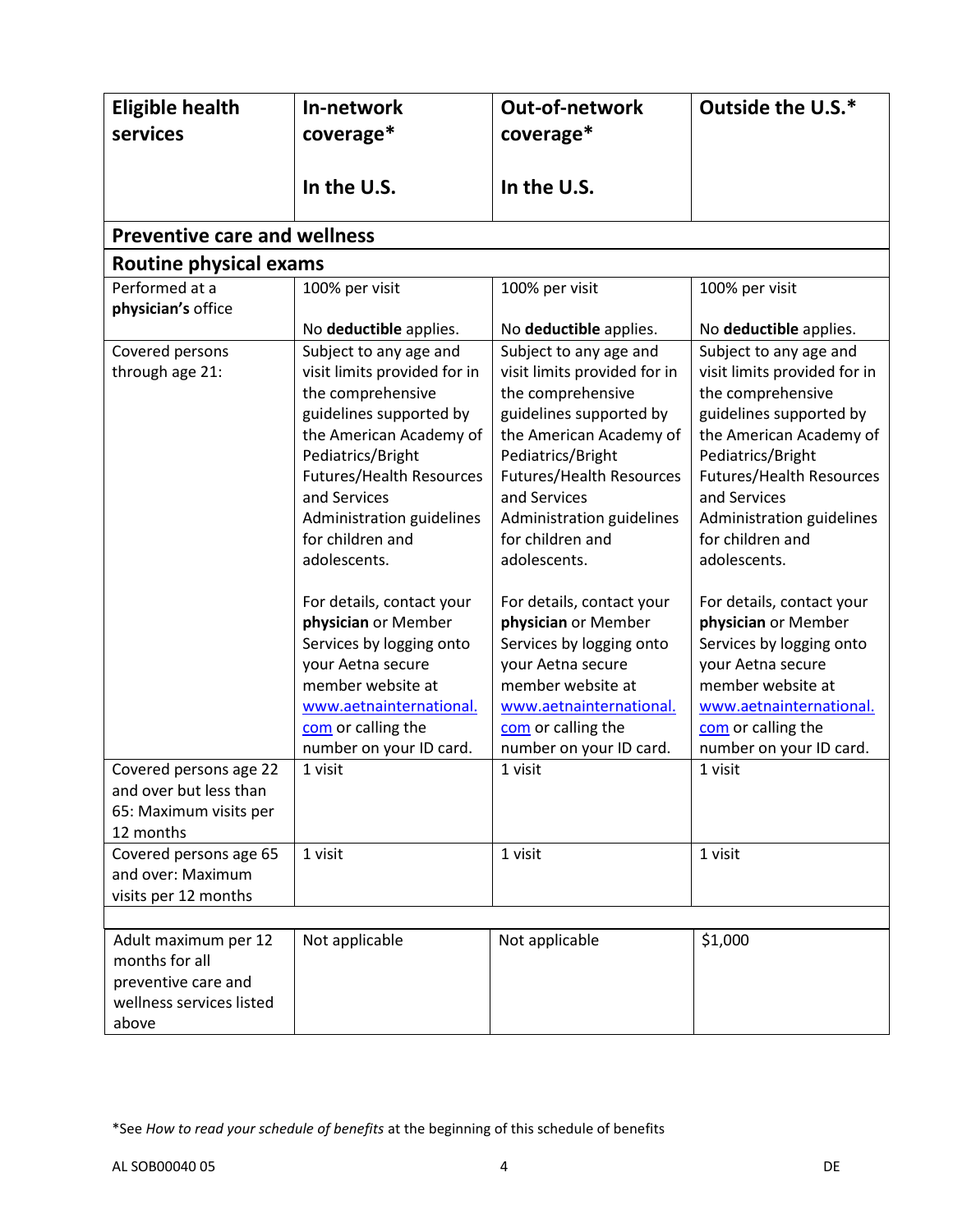| <b>Preventive care immunizations</b> |                                                    |                           |                           |
|--------------------------------------|----------------------------------------------------|---------------------------|---------------------------|
| Performed in a facility or           | 100% per visit                                     | 100% per visit            | 100% per visit            |
| at a physician's office              |                                                    |                           |                           |
|                                      | No deductible applies                              | No deductible applies     | No deductible applies     |
|                                      | Subject to any age limits                          | Subject to any age limits | Subject to any age limits |
|                                      | provided for in the                                | provided for in the       | provided for in the       |
|                                      | comprehensive guidelines                           | comprehensive guidelines  | comprehensive guidelines  |
|                                      | supported by Advisory                              | supported by Advisory     | supported by Advisory     |
|                                      | Committee on                                       | Committee on              | Committee on              |
|                                      | Immunization Practices of                          | Immunization Practices of | Immunization Practices of |
|                                      | the Centers for Disease                            | the Centers for Disease   | the Centers for Disease   |
|                                      | Control and Prevention.                            | Control and Prevention.   | Control and Prevention.   |
|                                      | For details, contact your                          | For details, contact your | For details, contact your |
|                                      | physician or Member                                | physician or Member       | physician or Member       |
|                                      | Services by logging onto                           | Services by logging onto  | Services by logging onto  |
|                                      | your Aetna secure                                  | your Aetna secure         | your Aetna secure         |
|                                      | member website at                                  | member website at         | member website at         |
|                                      | www.aetnainternational.                            | www.aetnainternational.   | www.aetnainternational.   |
|                                      | com or calling the                                 | com or calling the        | com or calling the        |
|                                      | number on your ID card.                            | number on your ID card.   | number on your ID card.   |
|                                      |                                                    |                           |                           |
| Well woman preventive visits         |                                                    |                           |                           |
|                                      | routine gynecological exams (including pap smears) |                           |                           |
| Performed at a                       | 100% per visit                                     | 100% per visit            | 100% per visit            |
| physician's, PCP,                    |                                                    |                           |                           |
| obstetrician (OB),                   | No deductible applies                              | No deductible applies     | No deductible applies     |
| gynecologist (GYN) or                |                                                    |                           |                           |
| OB/GYN office                        |                                                    |                           |                           |
| <b>Maximums</b>                      | Subject to any age limits                          | Subject to any age limits | Subject to any age limits |
|                                      | provided for in the                                | provided for in the       | provided for in the       |
|                                      | comprehensive guidelines                           | comprehensive guidelines  | comprehensive guidelines  |
|                                      | supported by the Health                            | supported by the Health   | supported by the Health   |
|                                      | and Resources and                                  | and Resources and         | and Resources and         |
|                                      | Services Administration.                           | Services Administration.  | Services Administration.  |
| Maximum visits per                   | 1 visit                                            | 1 visit                   | 1 visit                   |
| Calendar Year                        |                                                    |                           |                           |
|                                      |                                                    |                           |                           |

<sup>\*</sup>See *How to read your schedule of benefits* at the beginning of this schedule of benefits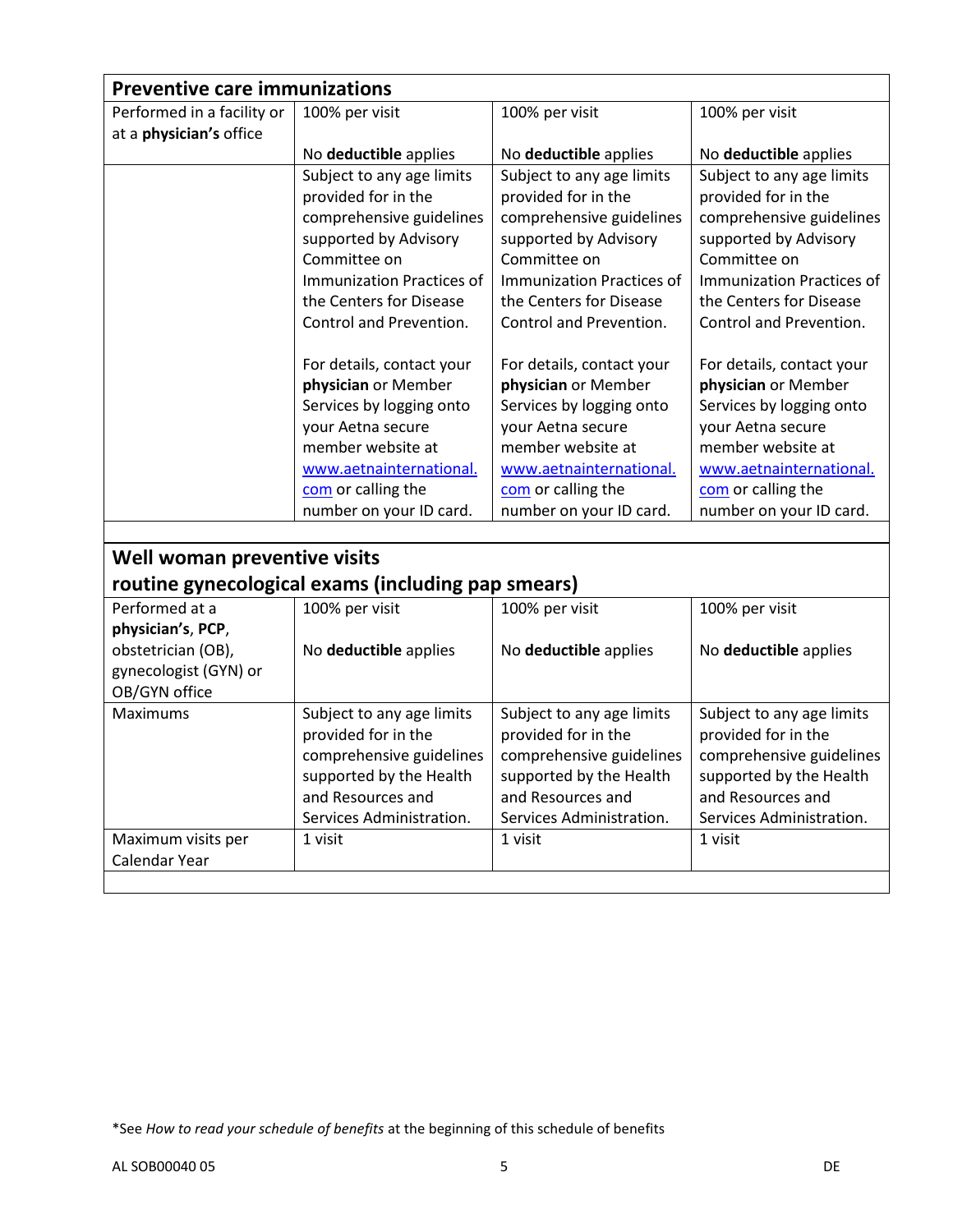|                                          | Preventive screening and counseling services                    |                                                                                                |                            |
|------------------------------------------|-----------------------------------------------------------------|------------------------------------------------------------------------------------------------|----------------------------|
| Office visits                            | 100% per visit                                                  | 100% per visit                                                                                 | 100% per visit             |
| Obesity and/or                           |                                                                 |                                                                                                |                            |
| healthy diet                             | No deductible applies                                           | No deductible applies                                                                          | No deductible applies      |
| counseling                               |                                                                 |                                                                                                |                            |
| Misuse of alcohol<br>$\bullet$           |                                                                 |                                                                                                |                            |
| and/or drugs                             |                                                                 |                                                                                                |                            |
| Use of tobacco<br>$\bullet$              |                                                                 |                                                                                                |                            |
| products                                 |                                                                 |                                                                                                |                            |
| Sexually transmitted<br>$\bullet$        |                                                                 |                                                                                                |                            |
| infection counseling                     |                                                                 |                                                                                                |                            |
| Genetic risk<br>$\bullet$                |                                                                 |                                                                                                |                            |
| counseling for                           |                                                                 |                                                                                                |                            |
| breast and ovarian                       |                                                                 |                                                                                                |                            |
| cancer                                   |                                                                 |                                                                                                |                            |
|                                          |                                                                 |                                                                                                |                            |
|                                          | Obesity and/or healthy diet counseling maximums:                |                                                                                                |                            |
| Maximum visits per 12                    | 26 visits (however, of                                          | 26 visits (however, of                                                                         | 26 visits (however, of     |
| months                                   | these, only 10 visits will                                      | these, only 10 visits will                                                                     | these, only 10 visits will |
|                                          | be allowed under the                                            | be allowed under the                                                                           | be allowed under the       |
| (This maximum applies                    | plan for healthy diet                                           | plan for healthy diet                                                                          | plan for healthy diet      |
| only to covered persons                  | counseling provided in                                          | counseling provided in                                                                         | counseling provided in     |
| age 22 and older.)                       | connection with                                                 | connection with                                                                                | connection with            |
|                                          | Hyperlipidemia (high                                            | Hyperlipidemia (high                                                                           | Hyperlipidemia (high       |
|                                          | cholesterol) and other                                          | cholesterol) and other                                                                         | cholesterol) and other     |
|                                          | known risk factors for                                          | known risk factors for                                                                         | known risk factors for     |
|                                          | cardiovascular and diet-                                        | cardiovascular and diet-                                                                       | cardiovascular and diet-   |
|                                          | related chronic disease)*                                       | related chronic disease)*                                                                      | related chronic disease)*  |
|                                          |                                                                 | *Note: In figuring the maximum visits, each session of up to 60 minutes is equal to one visit. |                            |
|                                          |                                                                 |                                                                                                |                            |
| Misuse of alcohol and/or drugs maximums: |                                                                 |                                                                                                |                            |
| Maximum visits per 12                    | 5 visits*                                                       | 5 visits*                                                                                      | 5 visits*                  |
| months                                   |                                                                 |                                                                                                |                            |
|                                          |                                                                 | *Note: In figuring the maximum visits, each session of up to 60 minutes is equal to one visit. |                            |
| Use of tobacco products maximums:        |                                                                 |                                                                                                |                            |
| Maximum visits per 12                    | 8 visits*                                                       | 8 visits*                                                                                      | 8 visits*                  |
| months                                   |                                                                 |                                                                                                |                            |
|                                          |                                                                 | *Note: In figuring the maximum visits, each session of up to 60 minutes is equal to one visit. |                            |
|                                          |                                                                 |                                                                                                |                            |
|                                          | <b>Sexually transmitted infection counseling maximums:</b>      |                                                                                                |                            |
| Maximum visits per 12                    | 2 visits*                                                       | 2 visits*                                                                                      | 2 visits*                  |
| months                                   |                                                                 |                                                                                                |                            |
|                                          |                                                                 | *Note: In figuring the maximum visits, each session of up to 30 minutes is equal to one visit. |                            |
|                                          | Genetic risk counseling for breast and ovarian cancer maximums: |                                                                                                |                            |
|                                          |                                                                 |                                                                                                |                            |
| Genetic risk counseling                  | Not subject to any age or                                       | Not subject to any age or                                                                      | Not subject to any age or  |
| for breast and ovarian                   | frequency limitations                                           | frequency limitations                                                                          | frequency limitations      |
| cancer                                   |                                                                 |                                                                                                |                            |

<sup>\*</sup>See *How to read your schedule of benefits* at the beginning of this schedule of benefits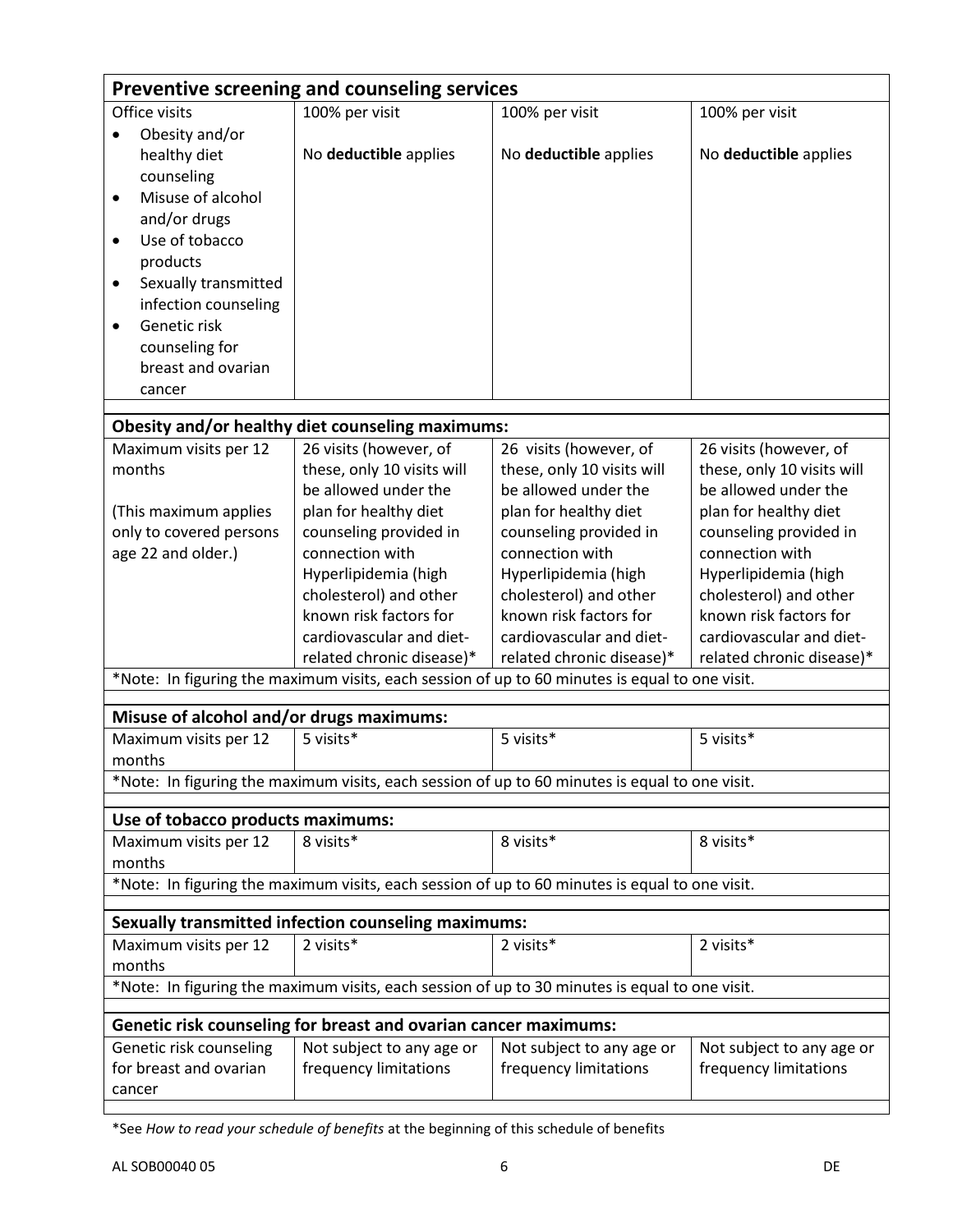| <b>Routine cancer screenings</b><br>(applies whether performed at a physician's, PCP, specialist office or facility) |                                                                                                                                                                                                                                                                                                                                                                                                                             |                                                                                                                                                                                                                                                                                                                                                                                                                  |                                                                                                                                                                                                                                                                                                                                                                                                                |
|----------------------------------------------------------------------------------------------------------------------|-----------------------------------------------------------------------------------------------------------------------------------------------------------------------------------------------------------------------------------------------------------------------------------------------------------------------------------------------------------------------------------------------------------------------------|------------------------------------------------------------------------------------------------------------------------------------------------------------------------------------------------------------------------------------------------------------------------------------------------------------------------------------------------------------------------------------------------------------------|----------------------------------------------------------------------------------------------------------------------------------------------------------------------------------------------------------------------------------------------------------------------------------------------------------------------------------------------------------------------------------------------------------------|
| Routine cancer<br>screenings                                                                                         | 100% per visit                                                                                                                                                                                                                                                                                                                                                                                                              | 100% per visit                                                                                                                                                                                                                                                                                                                                                                                                   | 100% per visit                                                                                                                                                                                                                                                                                                                                                                                                 |
|                                                                                                                      | No deductible applies                                                                                                                                                                                                                                                                                                                                                                                                       | No deductible applies                                                                                                                                                                                                                                                                                                                                                                                            | No deductible applies                                                                                                                                                                                                                                                                                                                                                                                          |
| Maximums                                                                                                             | Subject to any age, family<br>history, and frequency<br>guidelines as set forth in<br>the most current:<br>• Evidence-based items<br>that have in effect a<br>rating of A or B in the<br>current<br>recommendations of<br>the United States<br><b>Preventive Services</b><br>Task Force; and<br>The comprehensive<br>$\bullet$<br>guidelines supported<br>by the Health<br><b>Resources and Services</b><br>Administration. | Subject to any age, family<br>history, and frequency<br>guidelines as set forth in<br>the most current:<br>• Evidence-based items<br>that have in effect a<br>rating of A or B in the<br>current<br>recommendations of<br>the United States<br><b>Preventive Services</b><br>Task Force; and<br>• The comprehensive<br>guidelines supported<br>by the Health<br><b>Resources and Services</b><br>Administration. | Subject to any age, family<br>history, and frequency<br>guidelines as set forth in<br>the most current:<br>• Evidence-based items<br>that have in effect a<br>rating of A or B in the<br>current<br>recommendations of<br>the United States<br><b>Preventive Services</b><br>Task Force; and<br>The comprehensive<br>guidelines supported<br>by the Health<br><b>Resources and Services</b><br>Administration. |
| Lung cancer screening<br>maximums                                                                                    | For details, contact your<br>physician or Member<br>Services by logging onto<br>your Aetna secure<br>member website at<br>www.aetnainternational.<br>com or calling the<br>number on your ID card.<br>1 screening every 12<br>months*                                                                                                                                                                                       | For details, contact your<br>physician or Member<br>Services by logging onto<br>your Aetna secure<br>member website at<br>www.aetnainternational.<br>com or calling the<br>number on your ID card.<br>1 screening every 12<br>months*                                                                                                                                                                            | For details, contact your<br>physician or Member<br>Services by logging onto<br>your Aetna secure<br>member website at<br>www.aetnainternational.<br>com or calling the<br>number on your ID card.<br>1 screening every 12<br>months*                                                                                                                                                                          |
| *Important note:                                                                                                     |                                                                                                                                                                                                                                                                                                                                                                                                                             |                                                                                                                                                                                                                                                                                                                                                                                                                  |                                                                                                                                                                                                                                                                                                                                                                                                                |

Any lung cancer screenings that exceed the lung cancer screening maximum above are covered under the *Outpatient diagnostic testing* section.

### **Prenatal care**

## **Prenatal care services (provided by an obstetrician (OB), gynecologist (GYN), and/or OB/GYN)**

| Preventive care services | 100% per visit               | 100% per visit               | 100% per visit               |
|--------------------------|------------------------------|------------------------------|------------------------------|
| only                     |                              |                              |                              |
|                          | No <b>deductible</b> applies | No <b>deductible</b> applies | No <b>deductible</b> applies |
|                          |                              |                              |                              |

#### **Important note:**

You should review the *Maternity and related newborn care* sections. They will give you more information on coverage levels for maternity care under this plan.

\*See *How to read your schedule of benefits* at the beginning of this schedule of benefits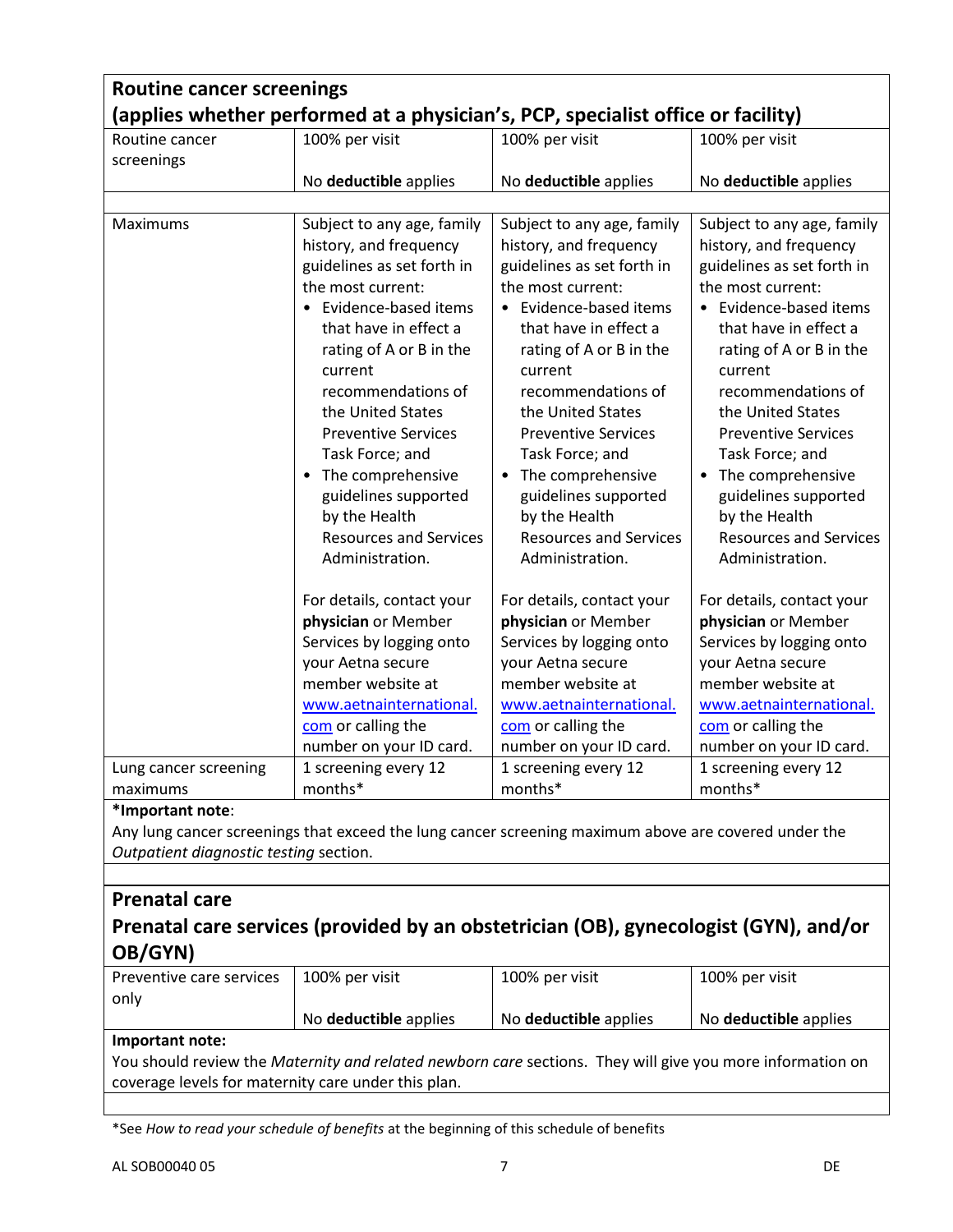|                                                   | <b>Comprehensive lactation support and counseling services</b> |                                                                                                               |                       |
|---------------------------------------------------|----------------------------------------------------------------|---------------------------------------------------------------------------------------------------------------|-----------------------|
| Lactation counseling                              | 100% per visit                                                 | 100% per visit                                                                                                | 100% per visit        |
| services - facility or                            |                                                                |                                                                                                               |                       |
| office visits                                     | No deductible applies                                          | No deductible applies                                                                                         | No deductible applies |
| Lactation counseling                              | 6 visits*                                                      | 6 visits*                                                                                                     | 6 visits*             |
| services maximum visits                           |                                                                |                                                                                                               |                       |
| per 12 months either in                           |                                                                |                                                                                                               |                       |
| a group or individual                             |                                                                |                                                                                                               |                       |
| setting                                           |                                                                |                                                                                                               |                       |
| *Important note:                                  |                                                                |                                                                                                               |                       |
|                                                   |                                                                | Any visits that exceed the lactation counseling services maximum are covered under Physician services office  |                       |
| visits.                                           |                                                                |                                                                                                               |                       |
|                                                   |                                                                |                                                                                                               |                       |
|                                                   | <b>Breast feeding durable medical equipment</b>                |                                                                                                               |                       |
| Breast pump supplies                              | 100% per item                                                  | 100% per item                                                                                                 | 100% per item         |
| and accessories                                   |                                                                |                                                                                                               |                       |
|                                                   | No deductible applies                                          | No deductible applies                                                                                         | No deductible applies |
| Important note:                                   |                                                                |                                                                                                               |                       |
|                                                   |                                                                | See the Breast feeding durable medical equipment section of the booklet-certificate for limitations on breast |                       |
| pump and supplies.                                |                                                                |                                                                                                               |                       |
|                                                   |                                                                |                                                                                                               |                       |
|                                                   | Family planning services - female contraceptives               |                                                                                                               |                       |
| <b>Counseling services</b>                        |                                                                |                                                                                                               |                       |
| Female contraceptive                              |                                                                |                                                                                                               |                       |
|                                                   | 100% per visit                                                 | 100% per visit                                                                                                | 100% per visit        |
| counseling services                               |                                                                |                                                                                                               |                       |
| office visit                                      | No deductible applies                                          | No deductible applies                                                                                         | No deductible applies |
| Contraceptive                                     | 2 visits*                                                      | 2 visits*                                                                                                     | 2 visits*             |
| counseling services                               |                                                                |                                                                                                               |                       |
| maximum visits per 12                             |                                                                |                                                                                                               |                       |
|                                                   |                                                                |                                                                                                               |                       |
| months either in a group<br>or individual setting |                                                                |                                                                                                               |                       |
| *Important note:                                  |                                                                |                                                                                                               |                       |
|                                                   |                                                                | Any visits that exceed the contraceptive counseling services maximum are covered under Physician services     |                       |
| office visits.                                    |                                                                |                                                                                                               |                       |
|                                                   |                                                                |                                                                                                               |                       |
| <b>Devices</b>                                    |                                                                |                                                                                                               |                       |
| Female contraceptive                              | 100% per item                                                  | 100% per item                                                                                                 | 100% per item         |
| device provided,                                  |                                                                |                                                                                                               |                       |
| administered, or                                  | No deductible applies                                          | No deductible applies                                                                                         | No deductible applies |
| removed, by a physician                           |                                                                |                                                                                                               |                       |
| during an office visit                            |                                                                |                                                                                                               |                       |

<sup>\*</sup>See *How to read your schedule of benefits* at the beginning of this schedule of benefits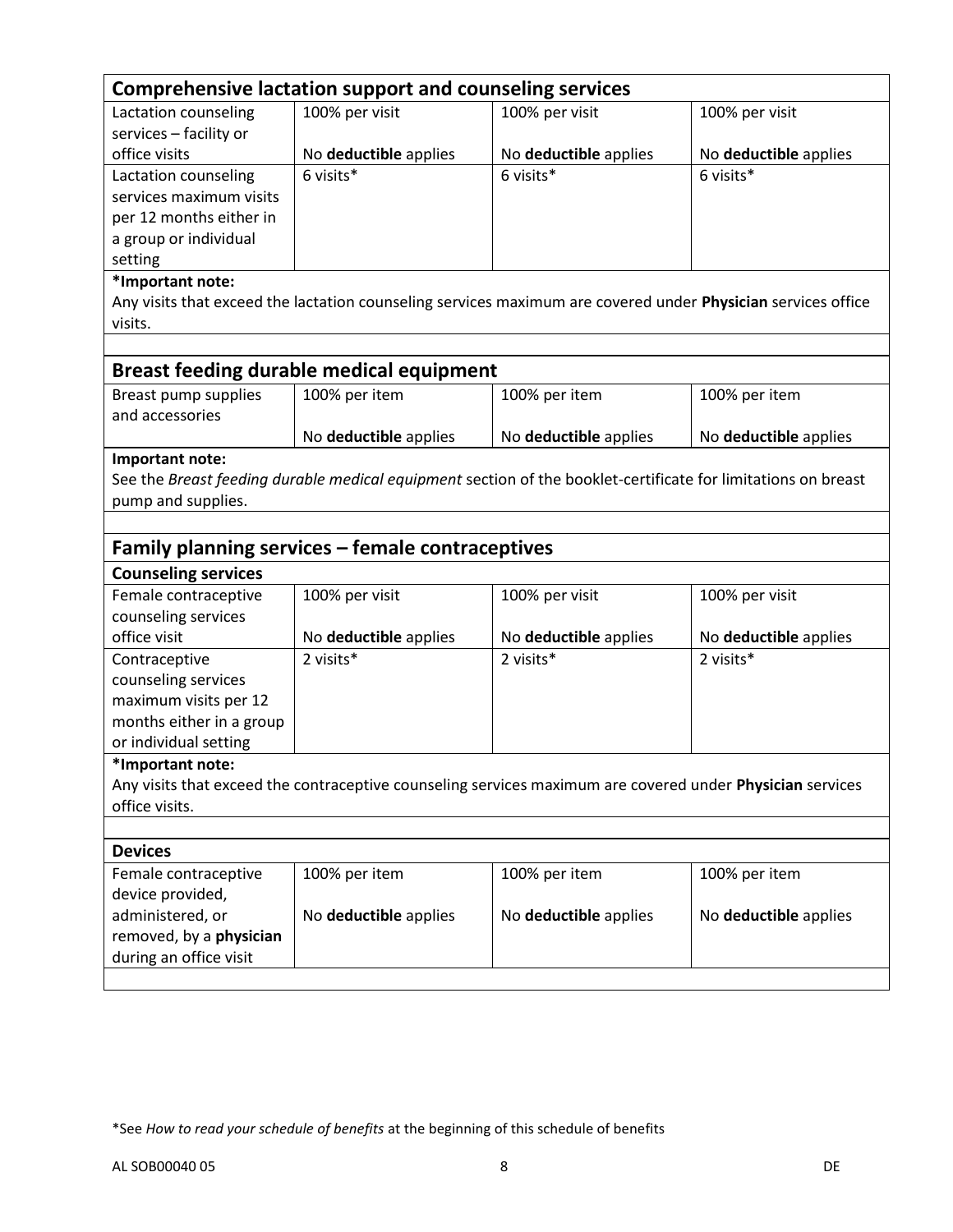| <b>Female voluntary sterilization</b> |                                                             |                                              |                                              |
|---------------------------------------|-------------------------------------------------------------|----------------------------------------------|----------------------------------------------|
| Inpatient                             | 100% per admission                                          | 100% per admission                           | 100% per admission                           |
|                                       |                                                             |                                              |                                              |
|                                       | No deductible applies                                       | No deductible applies                        | No deductible applies                        |
| Outpatient                            | 100% per visit                                              | 100% per visit                               | 100% per visit                               |
|                                       |                                                             |                                              |                                              |
|                                       | No deductible applies                                       | No deductible applies                        | No deductible applies                        |
| <b>Eligible health</b>                | In-network                                                  | Out-of-network                               | Outside the U.S.                             |
| services                              |                                                             |                                              |                                              |
|                                       | coverage*                                                   | coverage*                                    |                                              |
|                                       |                                                             |                                              |                                              |
|                                       | In the U.S.                                                 | In the U.S.                                  |                                              |
|                                       | Physicians and other health professionals                   |                                              |                                              |
|                                       | Physicians and specialists office visits (non-surgical)     |                                              |                                              |
| <b>Physician services</b>             |                                                             |                                              |                                              |
| Office hours visits (non-             | 100% per visit                                              | 100% per visit                               | 100% per visit                               |
| surgical) non preventive              |                                                             |                                              |                                              |
| care                                  | No deductible applies                                       | No deductible applies                        | No deductible applies                        |
| <b>Telemedicine</b>                   | 100% per visit                                              | 100% per visit                               | Not Covered                                  |
| consultation by a                     |                                                             |                                              |                                              |
| physician                             | No deductible applies                                       | No deductible applies                        |                                              |
|                                       |                                                             |                                              |                                              |
| Maximum visits per day                | $\mathbf{1}$                                                | $\mathbf{1}$                                 | Not Covered                                  |
|                                       |                                                             |                                              |                                              |
| <b>Telemedicine</b>                   | 100% per visit                                              | 100% per visit                               | Not Covered                                  |
| consultation by a                     |                                                             |                                              |                                              |
| specialist                            | No deductible applies                                       | No deductible applies                        |                                              |
| Maximum visits per day                | $\mathbf{1}$                                                | $\mathbf{1}$                                 | Not Covered                                  |
|                                       |                                                             |                                              |                                              |
|                                       | Screening for lead poisoning for children                   |                                              |                                              |
| Performed at a                        | 100% (of the negotiated                                     | 100% (of the recognized                      | 100% (of the recognized                      |
| physician's office                    | charge) per visit                                           | charge) per visit                            | charge) per visit                            |
|                                       |                                                             |                                              |                                              |
|                                       | No deductible applies                                       | No deductible applies                        | No deductible applies                        |
|                                       |                                                             |                                              |                                              |
|                                       | Screening for infants and toddlers for developmental delays |                                              |                                              |
| Performed at a<br>physician's office  | 100% (of the negotiated<br>charge) per visit                | 100% (of the recognized<br>charge) per visit | 100% (of the recognized<br>charge) per visit |
|                                       |                                                             |                                              |                                              |
|                                       | No deductible applies                                       | No deductible applies                        | No deductible applies                        |
|                                       |                                                             |                                              |                                              |

<sup>\*</sup>See *How to read your schedule of benefits* at the beginning of this schedule of benefits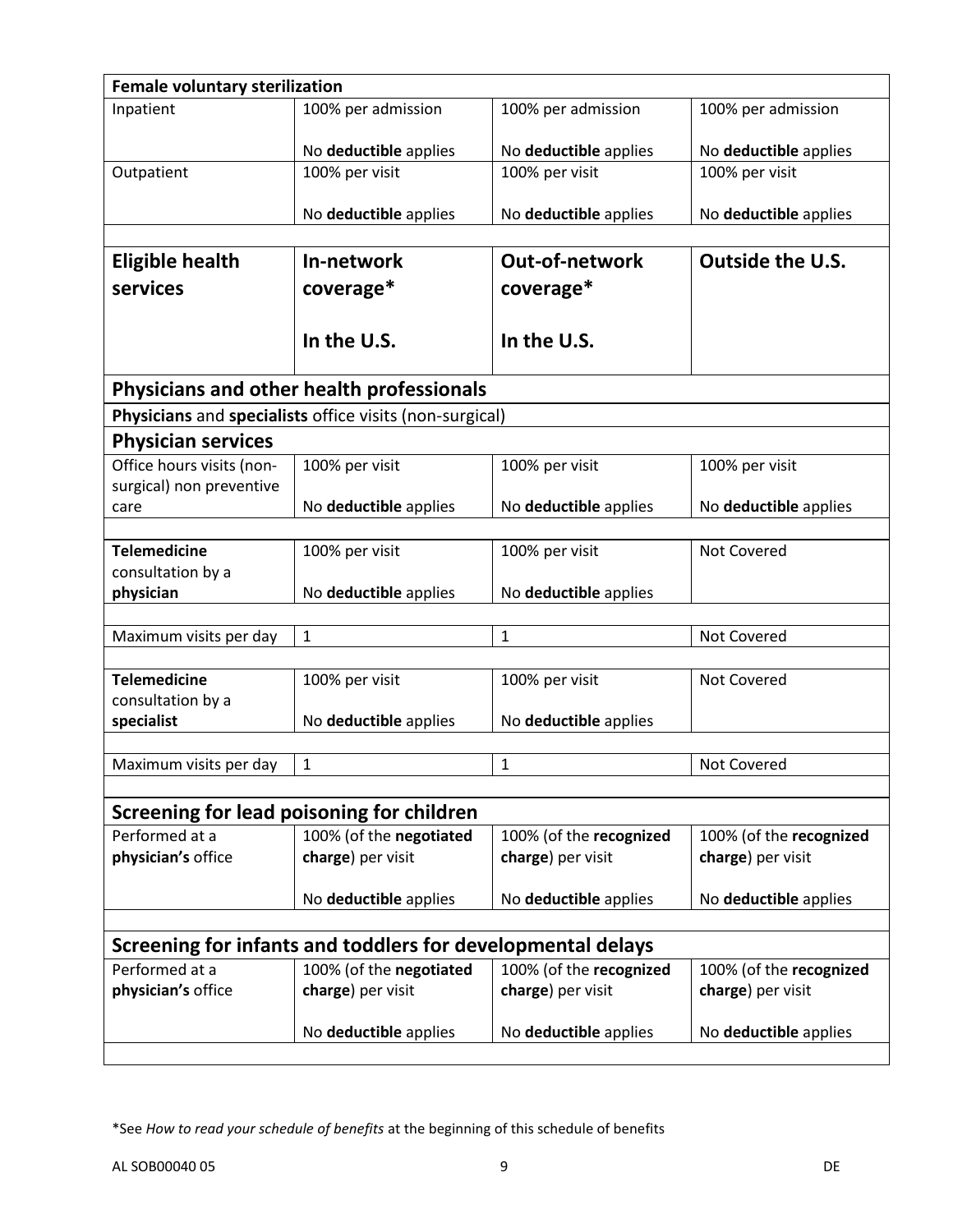|                                          | Immunizations that are not considered preventive care |                            |                            |
|------------------------------------------|-------------------------------------------------------|----------------------------|----------------------------|
| Immunizations that are                   | Covered according to the                              | Covered according to the   | Covered according to the   |
| not considered                           | type of benefit and the                               | type of benefit and the    | type of benefit and the    |
| preventive care                          | place where the service is                            | place where the service is | place where the service is |
|                                          | received.                                             | received.                  | received.                  |
|                                          |                                                       |                            |                            |
| <b>Specialist</b>                        |                                                       |                            |                            |
| <b>Specialist office visits</b>          |                                                       |                            |                            |
| Office hours visits (non-                | 100% per visit                                        | 100% per visit             | 100% per visit             |
| surgical)                                |                                                       |                            |                            |
|                                          | No deductible applies                                 | No deductible applies      | No deductible applies      |
|                                          |                                                       |                            |                            |
| <b>Physician surgical services</b>       |                                                       |                            |                            |
| Physicians and specialists office visits |                                                       |                            |                            |
| Performed at a                           | 100% per visit                                        | 100% per visit             | 100% per visit             |
| physician's office                       |                                                       |                            |                            |
|                                          | No deductible applies                                 | No deductible applies      | No deductible applies      |
| Performed at a                           | 100% per visit                                        | 100% per visit             | 100% per visit             |
| specialist's office                      |                                                       |                            |                            |
|                                          | No deductible applies                                 | No deductible applies      | No deductible applies      |
|                                          |                                                       |                            |                            |
| Alternatives to physician office visits  |                                                       |                            |                            |
| <b>Walk-in clinic visits</b>             |                                                       |                            |                            |
| Walk-in clinic non-                      | 100% per visit                                        | 100% per visit             | 100% per visit             |
| emergency visit                          |                                                       |                            |                            |
| (includes coverage for                   | No deductible applies                                 | No deductible applies      | No deductible applies      |
| <i>immunizations)</i>                    |                                                       |                            |                            |
|                                          | Subject to any age limits                             | Subject to any age limits  | Subject to any age limits  |
|                                          | provided for in the                                   | provided for in the        | provided for in the        |
|                                          | comprehensive guidelines                              | comprehensive guidelines   | comprehensive guidelines   |
|                                          | supported by Advisory                                 | supported by Advisory      | supported by Advisory      |
|                                          | Committee on                                          | Committee on               | Committee on               |
|                                          | Immunization Practices of                             | Immunization Practices of  | Immunization Practices of  |
|                                          | the Centers for Disease                               | the Centers for Disease    | the Centers for Disease    |
|                                          | Control and Prevention.                               | Control and Prevention.    | Control and Prevention.    |
|                                          | For details, contact your                             | For details, contact your  | For details, contact your  |
|                                          | physician or Member                                   | physician or Member        | physician or Member        |
|                                          | Services by logging onto                              | Services by logging onto   | Services by logging onto   |
|                                          | your Aetna's secure                                   | your Aetna's secure        | your Aetna's secure        |
|                                          | member website at                                     | member website at          | member website at          |
|                                          | www.aetnainternational.                               | www.aetnainternational.    | www.aetnainternational.    |
|                                          | com or calling the                                    | com or calling the         | com or calling the         |
|                                          | number on your ID card.                               | number on your ID card.    | number on your ID card.    |
|                                          |                                                       |                            |                            |

<sup>\*</sup>See *How to read your schedule of benefits* at the beginning of this schedule of benefits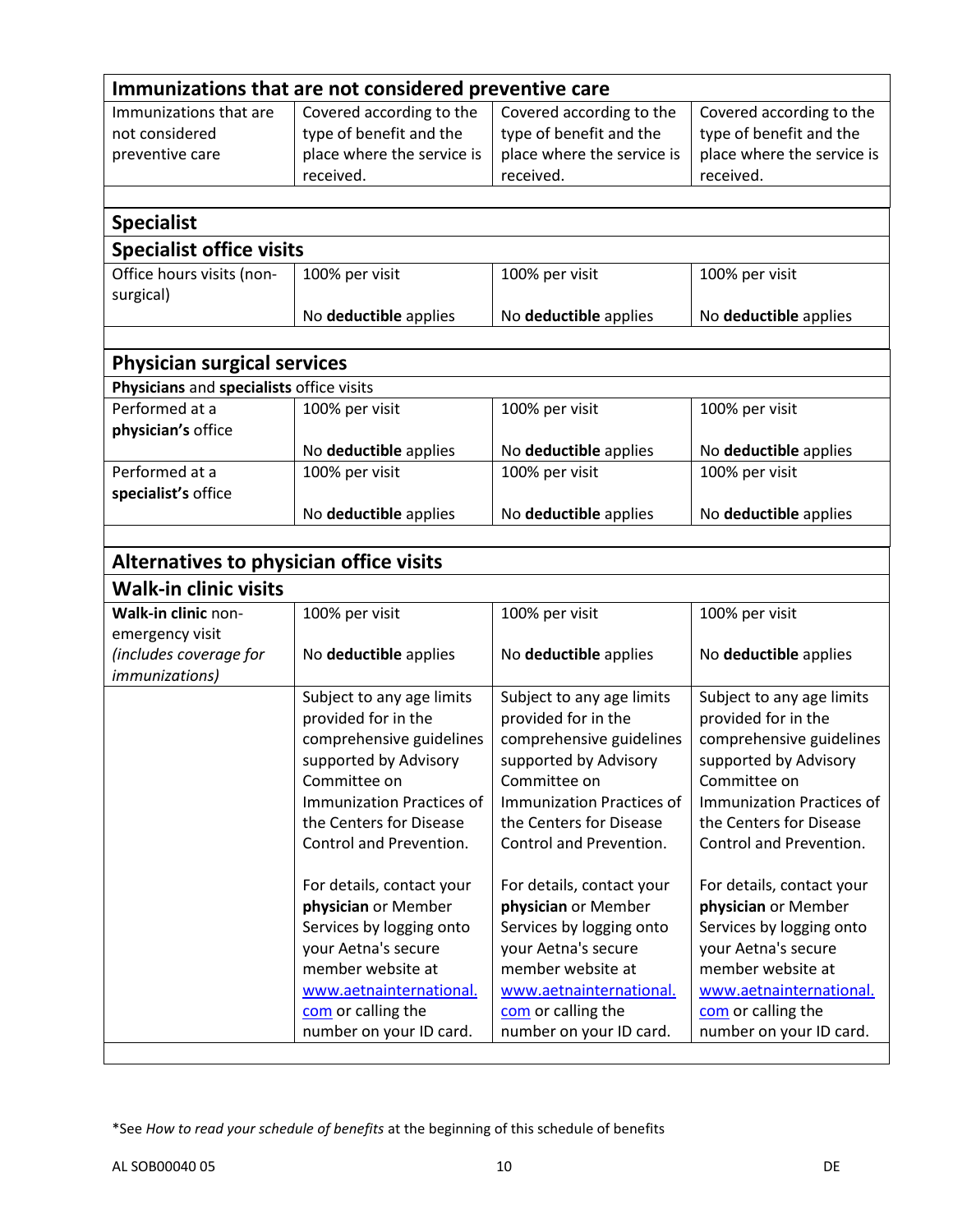| <b>Eligible health</b><br>services      | In-network<br>coverage*                                   | Out-of-network<br>coverage*                         | Outside the U.S.*                                   |
|-----------------------------------------|-----------------------------------------------------------|-----------------------------------------------------|-----------------------------------------------------|
|                                         | In the U.S.                                               | In the U.S.                                         |                                                     |
| <b>Hospital and other facility care</b> |                                                           |                                                     |                                                     |
| <b>Hospital care</b>                    |                                                           |                                                     |                                                     |
| Inpatient hospital                      | 100% per admission                                        | 100% per admission                                  | 100% per admission                                  |
|                                         | No deductible applies                                     | No deductible applies                               | No deductible applies                               |
|                                         |                                                           |                                                     |                                                     |
| <b>Alternatives to hospital stays</b>   |                                                           |                                                     |                                                     |
|                                         | <b>Outpatient surgery and physician surgical services</b> |                                                     |                                                     |
|                                         | 100% per visit                                            | 100% per visit                                      | 100% per visit                                      |
|                                         | No deductible applies                                     | No deductible applies                               | No deductible applies                               |
|                                         |                                                           |                                                     |                                                     |
| <b>Home health care</b>                 |                                                           |                                                     |                                                     |
| Outpatient                              | 100% per visit                                            | 100% per visit                                      | 100% per visit                                      |
|                                         | No deductible applies                                     | No deductible applies                               | No deductible applies                               |
| Maximum visits per<br>Calendar Year     | 120                                                       | 120                                                 | 120                                                 |
|                                         | Limited to: 3 intermittent                                | Limited to: 3 intermittent                          | Limited to: 3 intermittent                          |
|                                         | visits per day provided by                                | visits per day provided by                          | visits per day provided by                          |
|                                         | a participating home                                      | a participating home                                | a participating home                                |
|                                         | health care agency; 1<br>visit equals a period of 4       | health care agency; 1<br>visit equals a period of 4 | health care agency; 1<br>visit equals a period of 4 |
|                                         | hours or less.                                            | hours or less.                                      | hours or less.                                      |
|                                         | Intermittent visits are                                   | Intermittent visits are                             | Intermittent visits are                             |
|                                         | considered periodic and                                   | considered periodic and                             | considered periodic and                             |
|                                         | recurring visits that                                     | recurring visits that                               | recurring visits that                               |
|                                         | skilled nurses make to                                    | skilled nurses make to                              | skilled nurses make to                              |
|                                         | ensure your proper care                                   | ensure your proper care                             | ensure your proper care                             |
|                                         | The intermittent                                          | The intermittent                                    | The intermittent                                    |
|                                         | requirement may be                                        | requirement may be                                  | requirement may be                                  |
|                                         | waived to allow coverage                                  | waived to allow coverage                            | waived to allow coverage                            |
|                                         | for up to 12 hours with a                                 | for up to 12 hours with a                           | for up to 12 hours with a                           |
|                                         | daily maximum of 3 visits.                                | daily maximum of 3 visits.                          | daily maximum of 3 visits.                          |
|                                         | Services must be                                          | Services must be                                    | Services must be                                    |
|                                         | provided within 10 days                                   | provided within 10 days                             | provided within 10 days                             |
|                                         | of discharge                                              | of discharge                                        | of discharge                                        |

<sup>\*</sup>See *How to read your schedule of benefits* at the beginning of this schedule of benefits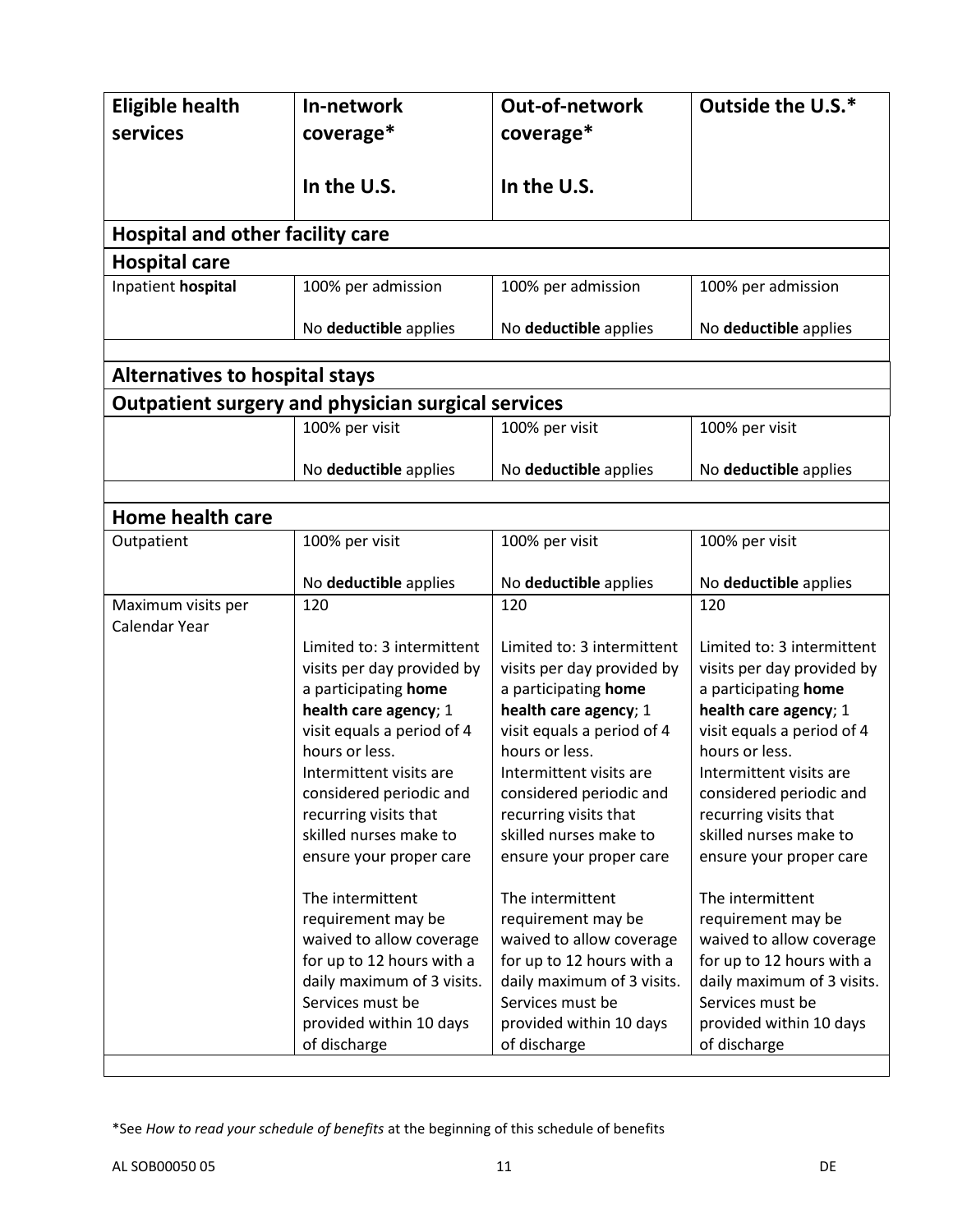| <b>Hospice care</b>                        |                            |                            |                            |
|--------------------------------------------|----------------------------|----------------------------|----------------------------|
| Inpatient facility                         | 100% per admission         | 100% per admission         | 100% per admission         |
|                                            | No deductible applies      | No deductible applies      | No deductible applies      |
| Maximum days per                           | 30                         | 30                         | 30                         |
| <b>Calendar Year</b>                       |                            |                            |                            |
|                                            |                            |                            |                            |
| <b>Hospice care</b>                        |                            |                            |                            |
| Outpatient                                 | 100% per visit             | 100% per visit             | 100% per visit             |
|                                            | No deductible applies      | No deductible applies      | No deductible applies      |
|                                            | Part-time or intermittent  | Part-time or intermittent  | Part-time or intermittent  |
|                                            | nursing care by an R.N. or | nursing care by an R.N. or | nursing care by an R.N. or |
|                                            | L.P.N. for up to 8 hours a | L.P.N. for up to 8 hours a | L.P.N. for up to 8 hours a |
|                                            | day                        | day                        | day                        |
|                                            | Part-time or intermittent  | Part-time or intermittent  | Part-time or intermittent  |
|                                            | home health aide services  | home health aide services  | home health aide services  |
|                                            | to care for you up to 8    | to care for you up to 8    | to care for you up to 8    |
|                                            | hours a day                | hours a day                | hours a day                |
|                                            |                            |                            |                            |
| <b>Outpatient private duty nursing</b>     |                            |                            |                            |
| Outpatient private duty<br>nursing         | 100% per visit             | 100% per visit             | 100% per visit             |
|                                            | No deductible applies      | No deductible applies      | No deductible applies      |
| Maximum visits/shifts<br>per Calendar Year | 70 shifts                  | 70 shifts                  | 70 shifts                  |
|                                            | Up to eight hours equal    | Up to eight hours equal    | Up to eight hours equal    |
|                                            | one shift.                 | one shift.                 | one shift.                 |
|                                            |                            |                            |                            |
| <b>Skilled nursing facility</b>            |                            |                            |                            |
| Inpatient facility                         | 100% per admission         | 100% per admission         | 100% per admission         |
|                                            | No deductible applies      | No deductible applies      | No deductible applies      |
| Maximum days per<br>Calendar Year          | 120                        | 120                        | 120                        |
|                                            |                            |                            |                            |

<sup>\*</sup>See *How to read your schedule of benefits* at the beginning of this schedule of benefits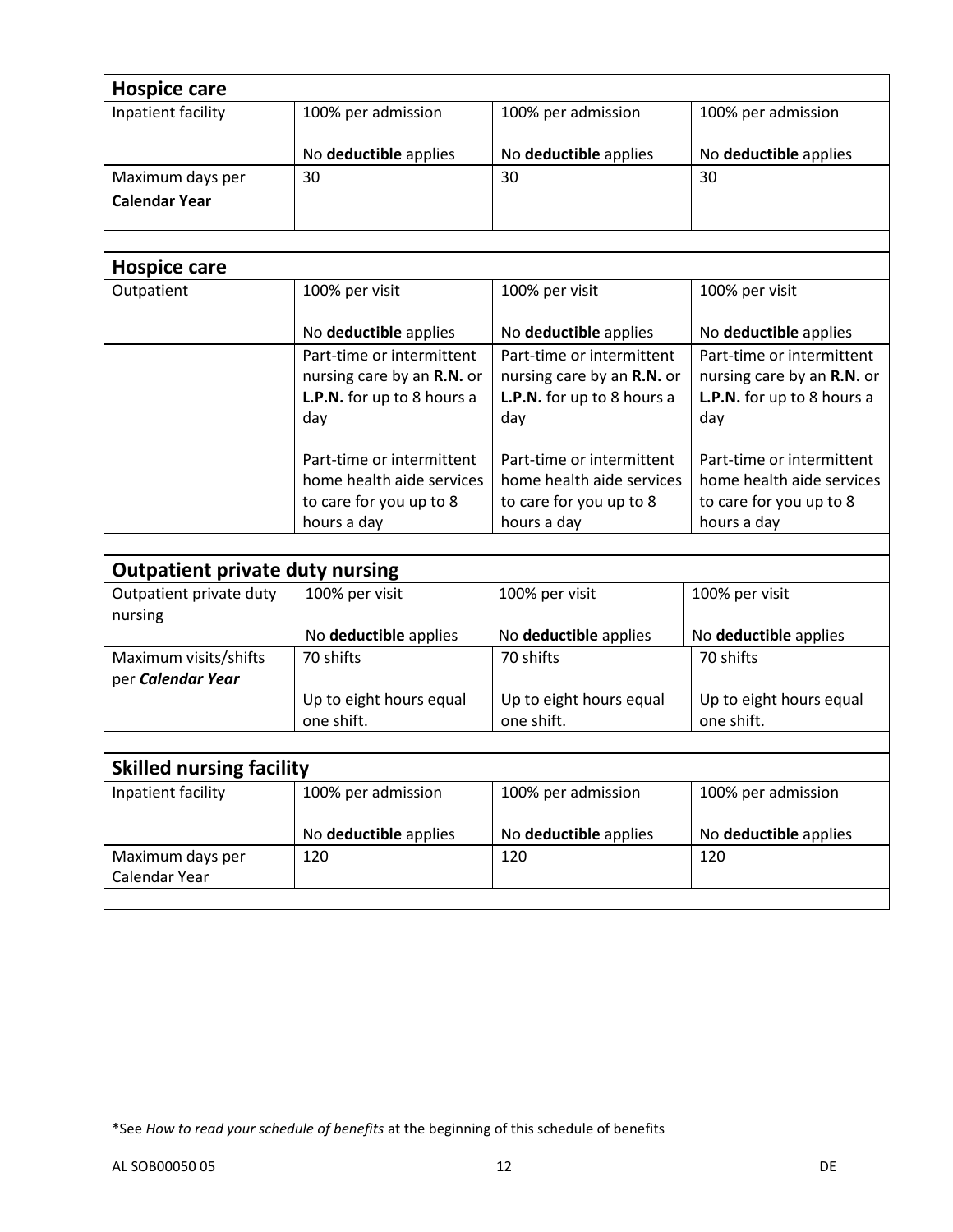| <b>Eligible health</b><br>services        | In-network<br>coverage*                                                     | <b>Out-of-network</b><br>coverage*                                                                           | <b>Outside the U.S.</b> |
|-------------------------------------------|-----------------------------------------------------------------------------|--------------------------------------------------------------------------------------------------------------|-------------------------|
|                                           | In the U.S.                                                                 | In the U.S.                                                                                                  |                         |
| <b>Emergency services and urgent care</b> |                                                                             |                                                                                                              |                         |
| <b>Emergency services</b>                 |                                                                             |                                                                                                              |                         |
| <b>Hospital emergency</b><br>room         | 100% per visit                                                              | Paid the same as in-<br>network coverage                                                                     | 100% per visit          |
|                                           | No deductible applies                                                       |                                                                                                              | No deductible applies   |
|                                           |                                                                             |                                                                                                              |                         |
| Non-emergency care in                     | 50% per visit                                                               | 50% per visit                                                                                                | 100% per visit          |
| a hospital emergency                      |                                                                             |                                                                                                              |                         |
| room                                      | No deductible applies.                                                      | No deductible applies                                                                                        | No deductible applies   |
|                                           |                                                                             |                                                                                                              |                         |
| <b>Important Note:</b>                    |                                                                             |                                                                                                              |                         |
|                                           |                                                                             | As out-of-network providers do not have a contract with us the provider may not accept payment of your       |                         |
|                                           |                                                                             | cost share, (deductible, copayment, and coinsurance), as payment in full. You may receive a bill for the     |                         |
|                                           |                                                                             | difference between the amount billed by the provider and the amount paid by this plan. If the provider bills |                         |
|                                           |                                                                             | you for an amount above your cost share, you are not responsible for paying that amount. You should send     |                         |
|                                           | provider over that amount. Make sure the member's ID number is on the bill. | the bill to the address listed on the back of your ID card, and we will resolve any payment dispute with the |                         |
|                                           |                                                                             |                                                                                                              |                         |
| <b>Urgent care</b>                        |                                                                             |                                                                                                              |                         |
| Urgent medical care (at                   | 100% per visit                                                              | 100% per visit                                                                                               | 100% per visit          |
| a non-hospital free                       |                                                                             |                                                                                                              |                         |
| standing facility)                        | No deductible applies                                                       | No deductible applies                                                                                        | No deductible applies   |
|                                           |                                                                             |                                                                                                              |                         |

<sup>\*</sup>See *How to read your schedule of benefits* at the beginning of this schedule of benefits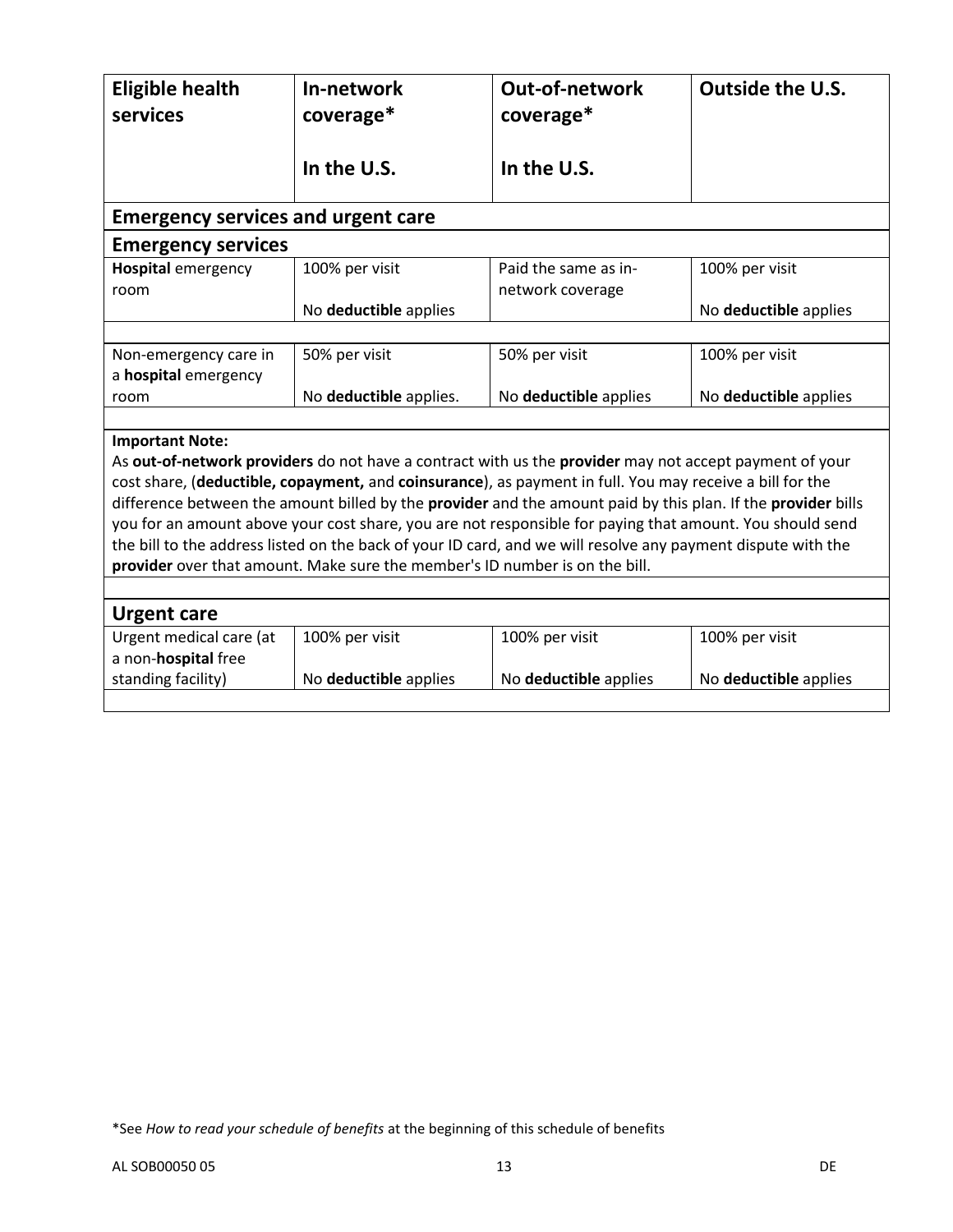| <b>Eligible health</b><br>services                                                                           | In-network<br>coverage*                                                                       | <b>Out-of-network</b><br>coverage*                                                            | <b>Outside the U.S.</b>                                                                       |  |  |
|--------------------------------------------------------------------------------------------------------------|-----------------------------------------------------------------------------------------------|-----------------------------------------------------------------------------------------------|-----------------------------------------------------------------------------------------------|--|--|
|                                                                                                              | In the U.S.                                                                                   | In the U.S.                                                                                   |                                                                                               |  |  |
| <b>Specific conditions</b>                                                                                   |                                                                                               |                                                                                               |                                                                                               |  |  |
| Autism spectrum disorder                                                                                     |                                                                                               |                                                                                               |                                                                                               |  |  |
| Autism spectrum<br>disorder treatment                                                                        | Covered according to the<br>type of benefit and the<br>place where the service is<br>received | Covered according to the<br>type of benefit and the<br>place where the service is<br>received | Covered according to the<br>type of benefit and the<br>place where the service is<br>received |  |  |
| Autism spectrum<br>disorder diagnosis and<br>testing                                                         | Covered according to the<br>type of benefit and the<br>place where the service is<br>received | Covered according to the<br>type of benefit and the<br>place where the service is<br>received | Covered according to the<br>type of benefit and the<br>place where the service is<br>received |  |  |
| Applied behavior<br>analysis                                                                                 | Covered according to the<br>type of benefit and the<br>place where the service is<br>received | Covered according to the<br>type of benefit and the<br>place where the service is<br>received | Covered according to the<br>type of benefit and the<br>place where the service is<br>received |  |  |
| Physical, occupational,<br>and speech therapy<br>associated with<br>diagnosis of autism<br>spectrum disorder | Covered according to the<br>type of benefit and the<br>place where the service is<br>received | Covered according to the<br>type of benefit and the<br>place where the service is<br>received | Covered according to the<br>type of benefit and the<br>place where the service is<br>received |  |  |
| <b>Birthing center</b>                                                                                       |                                                                                               |                                                                                               |                                                                                               |  |  |
| Inpatient                                                                                                    | 100% per admission                                                                            | 100% per admission                                                                            | 100% per admission                                                                            |  |  |
|                                                                                                              | No deductible applies                                                                         | No deductible applies                                                                         | No deductible applies                                                                         |  |  |
| Diabetic equipment, supplies and education                                                                   |                                                                                               |                                                                                               |                                                                                               |  |  |
| Diabetic equipment,<br>supplies and education                                                                | Covered according to the<br>type of benefit and the<br>place where the service is<br>received | Covered according to the<br>type of benefit and the<br>place where the service is<br>received | Covered according to the<br>type of benefit and the<br>place where the service is<br>received |  |  |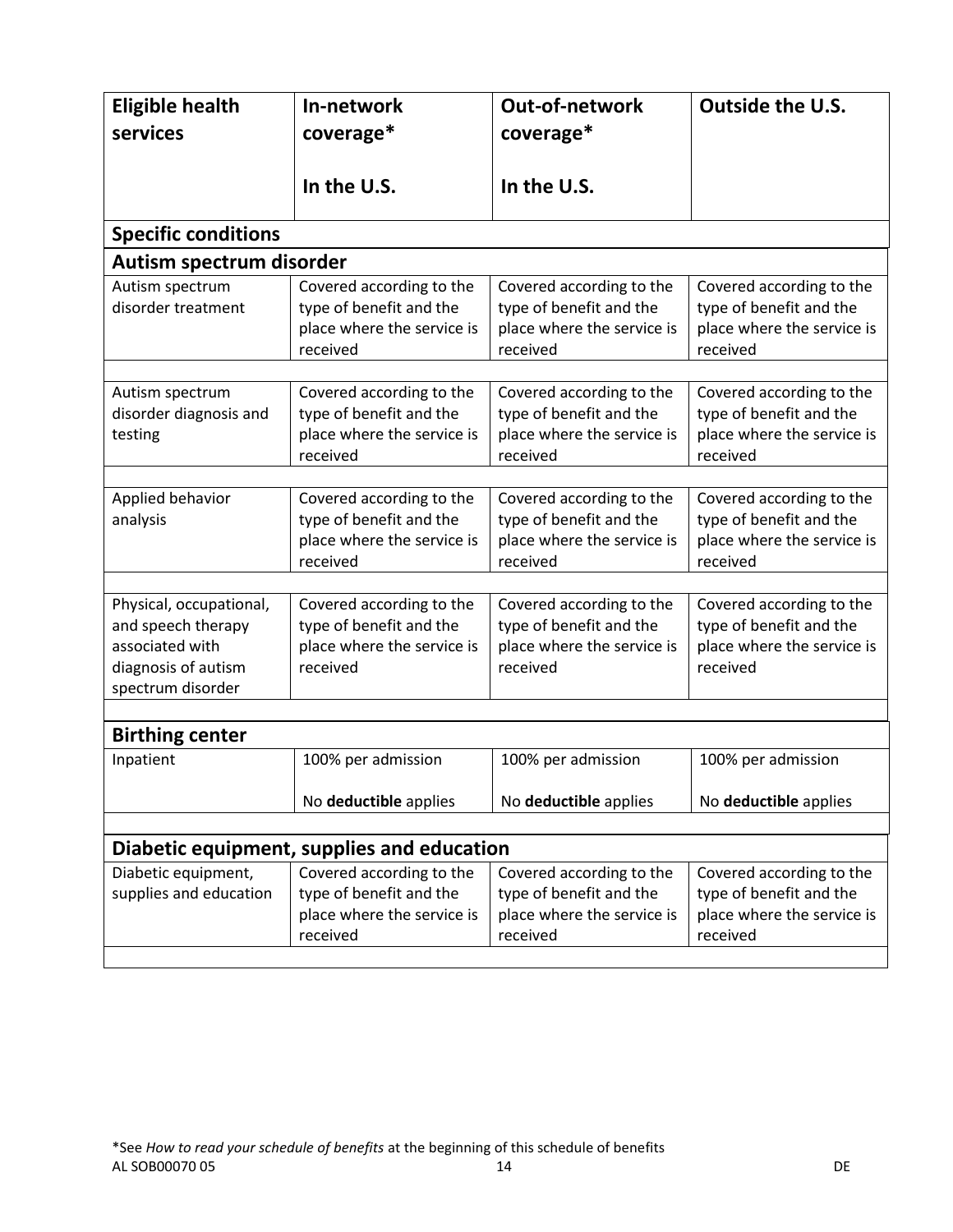|                                            | Family planning services - other                                                                           |                                                     |                                                     |  |  |
|--------------------------------------------|------------------------------------------------------------------------------------------------------------|-----------------------------------------------------|-----------------------------------------------------|--|--|
| <b>Voluntary sterilization for males</b>   |                                                                                                            |                                                     |                                                     |  |  |
| Outpatient                                 | 100% per visit                                                                                             | 100% per visit                                      | 100% per visit                                      |  |  |
|                                            |                                                                                                            |                                                     |                                                     |  |  |
|                                            | No deductible applies                                                                                      | No deductible applies                               | No deductible applies                               |  |  |
| <b>Abortion</b>                            |                                                                                                            |                                                     |                                                     |  |  |
| Outpatient                                 | 100% per visit                                                                                             | 100% per visit                                      | 100% per visit                                      |  |  |
|                                            |                                                                                                            |                                                     |                                                     |  |  |
|                                            | No deductible applies                                                                                      | No deductible applies                               | No deductible applies                               |  |  |
|                                            |                                                                                                            |                                                     |                                                     |  |  |
| <b>Maternity and related newborn care</b>  |                                                                                                            |                                                     |                                                     |  |  |
| Inpatient                                  | 100% per admission                                                                                         | 100% per admission                                  | 100% per admission                                  |  |  |
|                                            | No deductible applies                                                                                      | No deductible applies                               | No deductible applies                               |  |  |
|                                            | The deductible amount for newborns will be waived for charges for the first 31 days of the newborn's life. |                                                     |                                                     |  |  |
|                                            |                                                                                                            |                                                     |                                                     |  |  |
|                                            | Delivery services and postpartum care services                                                             |                                                     |                                                     |  |  |
| Performed in a facility or                 | 100% per visit                                                                                             | 100% per visit                                      | 100% per visit                                      |  |  |
| at a physician's office                    |                                                                                                            |                                                     |                                                     |  |  |
|                                            | No deductible applies                                                                                      | No deductible applies                               | No deductible applies                               |  |  |
| Other prenatal care<br>services            | Covered according to the<br>type of benefit and the                                                        | Covered according to the<br>type of benefit and the | Covered according to the<br>type of benefit and the |  |  |
|                                            | place where the service is                                                                                 | place where the service is                          | place where the service is                          |  |  |
|                                            | received                                                                                                   | received                                            | received                                            |  |  |
|                                            |                                                                                                            |                                                     |                                                     |  |  |
| <b>Mental health treatment - inpatient</b> |                                                                                                            |                                                     |                                                     |  |  |
| Inpatient mental health                    | 100% per admission                                                                                         | 100% per admission                                  | 100% per admission                                  |  |  |
| treatment                                  |                                                                                                            |                                                     |                                                     |  |  |
|                                            | No deductible applies                                                                                      | No deductible applies                               | No deductible applies                               |  |  |
| Inpatient residential                      |                                                                                                            |                                                     |                                                     |  |  |
| treatment facility                         |                                                                                                            |                                                     |                                                     |  |  |
| Coverage is provided                       |                                                                                                            |                                                     |                                                     |  |  |
| under the same terms,                      |                                                                                                            |                                                     |                                                     |  |  |
| conditions as any other                    |                                                                                                            |                                                     |                                                     |  |  |
| illness.                                   |                                                                                                            |                                                     |                                                     |  |  |
|                                            |                                                                                                            |                                                     |                                                     |  |  |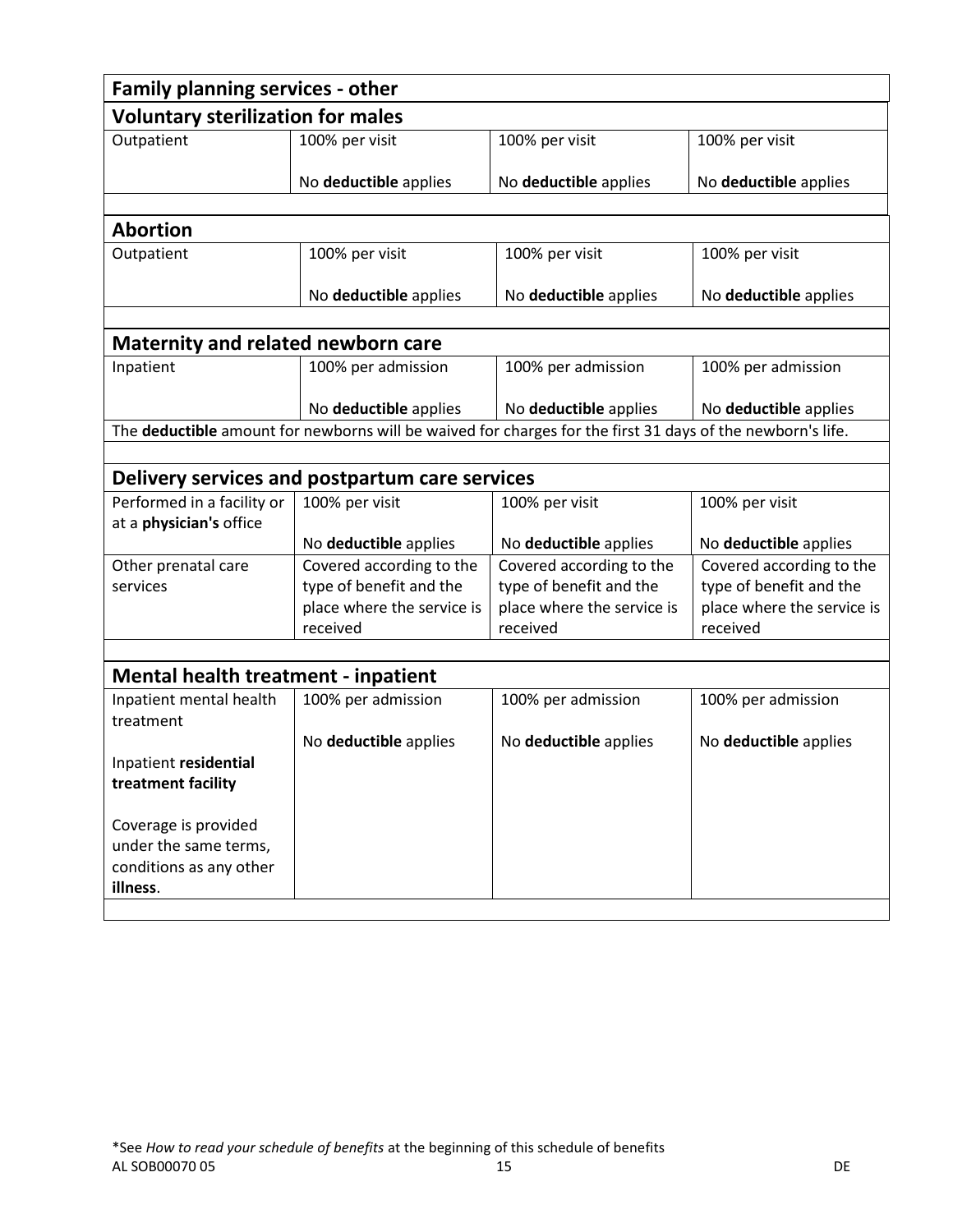| <b>Mental health treatment - outpatient</b>         |                                                   |                       |                       |
|-----------------------------------------------------|---------------------------------------------------|-----------------------|-----------------------|
| Outpatient mental<br>health treatment office        | 100% per visit                                    | 100% per visit        | 100% per visit        |
| visits to a <b>physician</b> or                     | No deductible applies                             | No deductible applies | No deductible applies |
| behavioral health<br>provider includes              |                                                   |                       |                       |
| telemedicine                                        |                                                   |                       |                       |
| consultation                                        |                                                   |                       |                       |
| Coverage is provided                                |                                                   |                       |                       |
| under the same terms,                               |                                                   |                       |                       |
| conditions as any other<br>illness.                 |                                                   |                       |                       |
|                                                     |                                                   |                       |                       |
| Other outpatient mental<br>health treatment         | 100% per visit                                    | 100% per visit        | 100% per visit        |
| (includes skilled                                   | No deductible applies                             | No deductible applies | No deductible applies |
| behavioral health                                   |                                                   |                       |                       |
| services in the home)                               |                                                   |                       |                       |
| <b>Partial hospitalization</b>                      |                                                   |                       |                       |
| treatment                                           |                                                   |                       |                       |
| <b>Intensive outpatient</b>                         |                                                   |                       |                       |
| program                                             |                                                   |                       |                       |
| The cost share doesn't                              |                                                   |                       |                       |
| apply to in-network peer                            |                                                   |                       |                       |
| counseling support<br>services                      |                                                   |                       |                       |
|                                                     |                                                   |                       |                       |
|                                                     | Substance related disorders treatment - inpatient |                       |                       |
| Inpatient substance<br>abuse detoxification         | 100% per admission                                | 100% per admission    | 100% per admission    |
| during a hospital                                   | No deductible applies                             | No deductible applies | No deductible applies |
| confinement                                         |                                                   |                       |                       |
| Inpatient substance                                 |                                                   |                       |                       |
| abuse rehabilitation                                |                                                   |                       |                       |
| during a hospital<br>confinement                    |                                                   |                       |                       |
|                                                     |                                                   |                       |                       |
| Inpatient residential                               |                                                   |                       |                       |
| treatment facility during<br>a hospital confinement |                                                   |                       |                       |
|                                                     |                                                   |                       |                       |
| Coverage is provided<br>under the same terms,       |                                                   |                       |                       |
| conditions as any other                             |                                                   |                       |                       |
| illness.                                            |                                                   |                       |                       |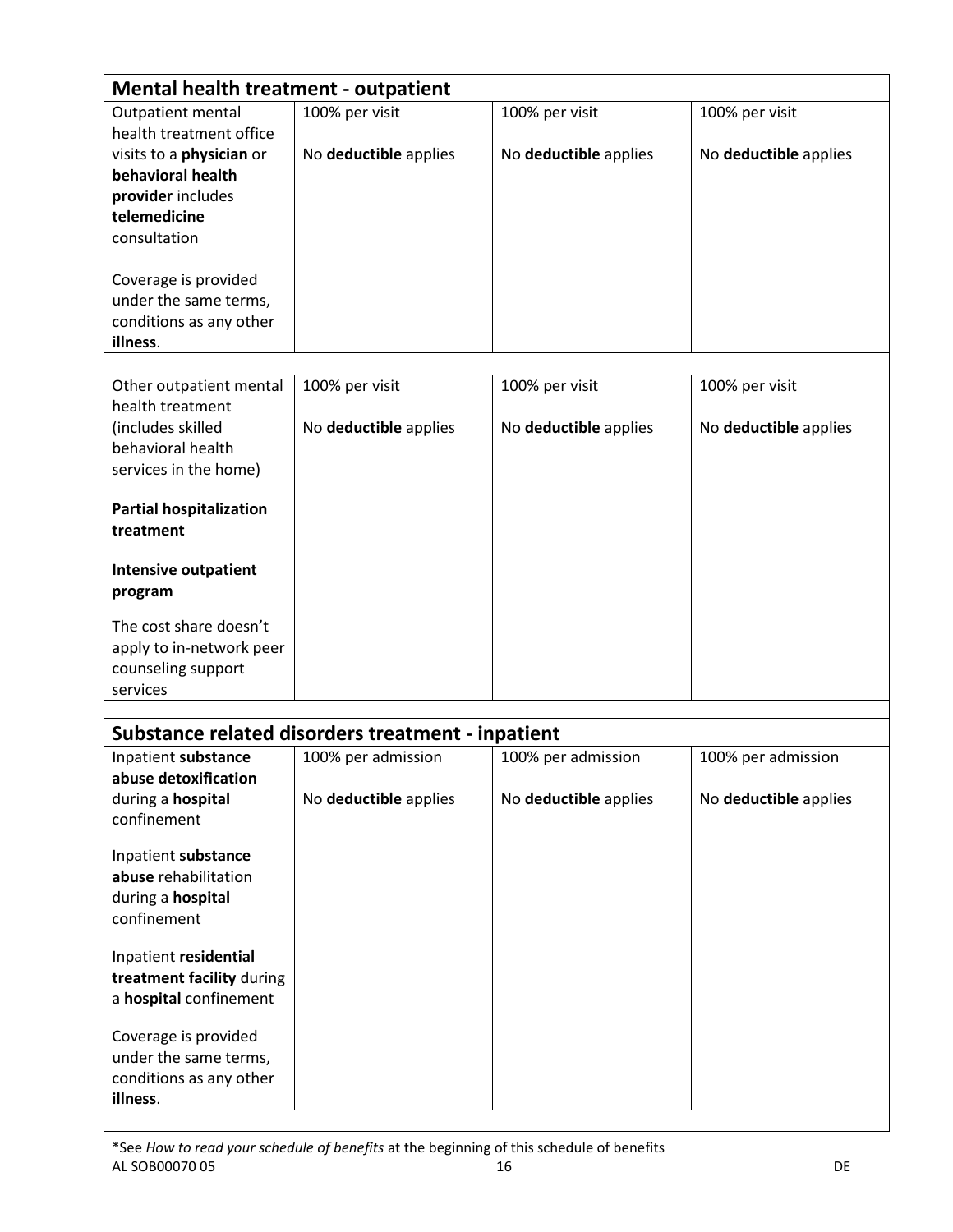|                                                 | Substance related disorders treatment - outpatient: detoxification and rehabilitation |                            |                            |  |  |
|-------------------------------------------------|---------------------------------------------------------------------------------------|----------------------------|----------------------------|--|--|
| Outpatient substance                            | 100% per visit                                                                        | 100% per visit             | 100% per visit             |  |  |
| abuse office visits to a                        |                                                                                       |                            |                            |  |  |
| physician or behavioral                         | No deductible applies                                                                 | No deductible applies      | No deductible applies      |  |  |
| health provider                                 |                                                                                       |                            |                            |  |  |
| (includes telemedicine                          |                                                                                       |                            |                            |  |  |
| consultation)                                   |                                                                                       |                            |                            |  |  |
| Coverage is provided                            |                                                                                       |                            |                            |  |  |
| under the same terms,                           |                                                                                       |                            |                            |  |  |
| conditions as any other                         |                                                                                       |                            |                            |  |  |
| illness.                                        |                                                                                       |                            |                            |  |  |
|                                                 |                                                                                       |                            |                            |  |  |
| Other outpatient                                | 100% per visit                                                                        | 100% per visit             | 100% per visit             |  |  |
| substance abuse                                 |                                                                                       |                            |                            |  |  |
| services (includes skilled<br>behavioral health | No deductible applies                                                                 | No deductible applies      | No deductible applies      |  |  |
|                                                 |                                                                                       |                            |                            |  |  |
| services in the home)                           |                                                                                       |                            |                            |  |  |
| <b>Partial hospitalization</b>                  |                                                                                       |                            |                            |  |  |
| treatment                                       |                                                                                       |                            |                            |  |  |
|                                                 |                                                                                       |                            |                            |  |  |
| <b>Intensive Outpatient</b>                     |                                                                                       |                            |                            |  |  |
| Program                                         |                                                                                       |                            |                            |  |  |
|                                                 |                                                                                       |                            |                            |  |  |
| The cost share doesn't                          |                                                                                       |                            |                            |  |  |
| apply to in-network peer                        |                                                                                       |                            |                            |  |  |
| counseling support                              |                                                                                       |                            |                            |  |  |
| services.                                       |                                                                                       |                            |                            |  |  |
|                                                 |                                                                                       |                            |                            |  |  |
|                                                 | Oral and maxillofacial treatment (mouth, jaws and teeth)                              |                            |                            |  |  |
| Oral and maxillofacial                          | Covered according to the                                                              | Covered according to the   | Covered according to the   |  |  |
| treatment (mouth, jaws                          | type of benefit and the                                                               | type of benefit and the    | type of benefit and the    |  |  |
| and teeth)                                      | place where the service is                                                            | place where the service is | place where the service is |  |  |
|                                                 | received                                                                              | received                   | received                   |  |  |
|                                                 |                                                                                       |                            |                            |  |  |
| <b>Reconstructive breast surgery</b>            |                                                                                       |                            |                            |  |  |
| Reconstructive breast                           | Covered according to the                                                              | Covered according to the   | Covered according to the   |  |  |
| surgery                                         | type of benefit and the                                                               | type of benefit and the    | type of benefit and the    |  |  |
|                                                 | place where the service is                                                            | place where the service is | place where the service is |  |  |
|                                                 | received                                                                              | received                   | received                   |  |  |
| Reconstructive surgery and supplies             |                                                                                       |                            |                            |  |  |
| Reconstructive surgery                          | Covered according to the                                                              | Covered according to the   | Covered according to the   |  |  |
| and supplies                                    | type of benefit and the                                                               | type of benefit and the    | type of benefit and the    |  |  |
|                                                 | place where the service is                                                            | place where the service is | place where the service is |  |  |
|                                                 | received                                                                              | received                   | received                   |  |  |
|                                                 |                                                                                       |                            |                            |  |  |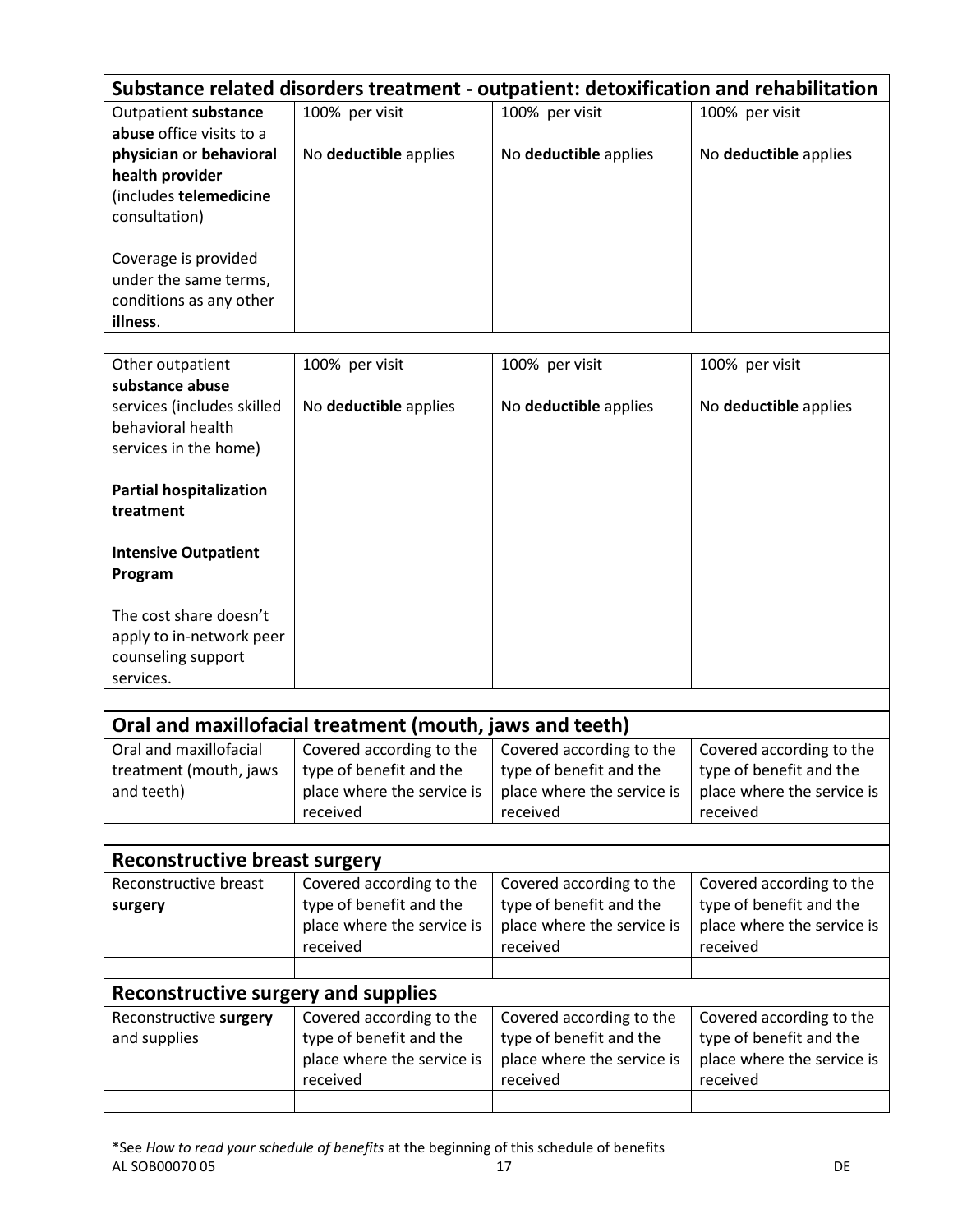| <b>Eligible health</b><br>services                                                    |         | <b>Network (IOE</b><br>facility)                                                                 | <b>IOE facility)</b>                                                        | <b>Network (Non-</b> | Out-of-network<br>coverage*                                                                      |          | <b>Outside the</b><br>U.S.                                                                       |
|---------------------------------------------------------------------------------------|---------|--------------------------------------------------------------------------------------------------|-----------------------------------------------------------------------------|----------------------|--------------------------------------------------------------------------------------------------|----------|--------------------------------------------------------------------------------------------------|
|                                                                                       |         | In the U.S.                                                                                      | In the U.S.                                                                 |                      | In the U.S.                                                                                      |          |                                                                                                  |
| <b>Transplant services facility and non-facility</b>                                  |         |                                                                                                  |                                                                             |                      |                                                                                                  |          |                                                                                                  |
| Inpatient hospital<br>transplant services                                             | applies | 100% per transplant<br>No deductible                                                             | 100% per<br>transplant<br>No deductible                                     |                      | 100% per transplant<br>No deductible                                                             |          | 100% per<br>transplant<br>No deductible                                                          |
|                                                                                       |         |                                                                                                  | applies                                                                     |                      | applies                                                                                          |          | applies                                                                                          |
| Physician services<br>including office<br>visits                                      |         | Covered according<br>to the type of<br>benefit and the<br>place where the<br>service is received | to the type of<br>benefit and the<br>place where the<br>service is received | Covered according    | Covered according<br>to the type of<br>benefit and the<br>place where the<br>service is received |          | Covered according<br>to the type of<br>benefit and the<br>place where the<br>service is received |
| <b>Eligible health</b>                                                                |         | In-network                                                                                       |                                                                             | Out-of-network       |                                                                                                  |          | Outside the U.S.                                                                                 |
| services                                                                              |         | coverage*                                                                                        |                                                                             | coverage*            |                                                                                                  |          |                                                                                                  |
|                                                                                       |         | In the U.S.                                                                                      |                                                                             | In the U.S.          |                                                                                                  |          |                                                                                                  |
| <b>Treatment of infertility</b>                                                       |         |                                                                                                  |                                                                             |                      |                                                                                                  |          |                                                                                                  |
| <b>Basic infertility</b>                                                              |         |                                                                                                  |                                                                             |                      |                                                                                                  |          |                                                                                                  |
| <b>Basic infertility</b>                                                              |         | Covered according to the<br>type of benefit and the<br>place where the service is<br>received    |                                                                             | received             | Covered according to the<br>type of benefit and the<br>place where the service is                | received | Covered according to the<br>type of benefit and the<br>place where the service is                |
|                                                                                       |         |                                                                                                  |                                                                             |                      |                                                                                                  |          |                                                                                                  |
| <b>Outpatient comprehensive infertility services</b>                                  |         | 100% per visit                                                                                   |                                                                             |                      |                                                                                                  |          | 100% per visit                                                                                   |
|                                                                                       |         | No deductible applies                                                                            |                                                                             | 100% per visit       | No deductible applies                                                                            |          | No deductible applies                                                                            |
|                                                                                       |         |                                                                                                  |                                                                             |                      |                                                                                                  |          |                                                                                                  |
| Maximum number of<br>ovulation induction<br>cycles with menotropins<br>per lifetime** |         | 6                                                                                                |                                                                             |                      | 6                                                                                                |          | 6                                                                                                |
| Maximum number of<br>Intrauterine<br>insemination cycles per<br>lifetime**            |         | 6                                                                                                |                                                                             |                      | 6                                                                                                |          | $\boldsymbol{6}$                                                                                 |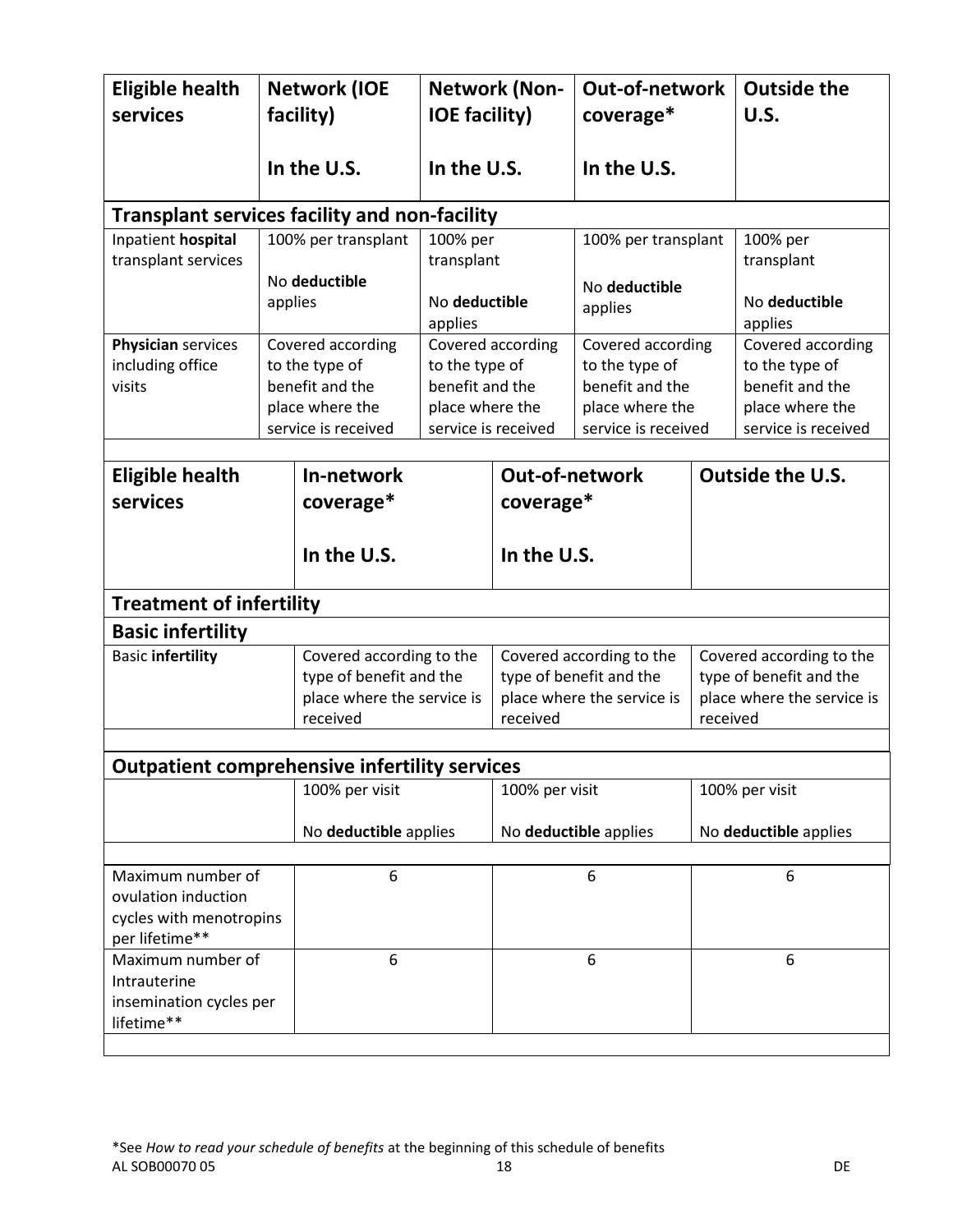| <b>Outpatient ART services</b>             |                            |                                                                                                                |                            |  |  |
|--------------------------------------------|----------------------------|----------------------------------------------------------------------------------------------------------------|----------------------------|--|--|
|                                            | 100% per visit             | 100% per visit                                                                                                 | 100% per visit             |  |  |
|                                            | No deductible applies      | No deductible applies                                                                                          | No deductible applies      |  |  |
|                                            |                            |                                                                                                                |                            |  |  |
| Maximum number of                          | 6                          | 6                                                                                                              | 6                          |  |  |
| cycles per lifetime**                      |                            |                                                                                                                |                            |  |  |
|                                            |                            | ** As used for this benefit, "lifetime" is defined to include covered benefits paid under this plan or another |                            |  |  |
|                                            |                            | plan underwritten and/or administered by Aetna or any Aetna affiliate, with the same policyholder              |                            |  |  |
|                                            |                            |                                                                                                                |                            |  |  |
| <b>Eligible health</b>                     | In-network                 | <b>Out-of-network</b>                                                                                          | <b>Outside the U.S.</b>    |  |  |
| services                                   | coverage*                  | coverage*                                                                                                      |                            |  |  |
|                                            |                            |                                                                                                                |                            |  |  |
|                                            | In the U.S.                | In the U.S.                                                                                                    |                            |  |  |
|                                            |                            |                                                                                                                |                            |  |  |
| <b>Specific therapies and tests</b>        |                            |                                                                                                                |                            |  |  |
| <b>Outpatient diagnostic testing</b>       |                            |                                                                                                                |                            |  |  |
| <b>Diagnostic complex imaging services</b> |                            |                                                                                                                |                            |  |  |
|                                            | 100% per visit             | 100% per visit                                                                                                 | 100% per visit             |  |  |
|                                            |                            |                                                                                                                |                            |  |  |
|                                            | No deductible applies      | No deductible applies                                                                                          | No deductible applies      |  |  |
| Diagnostic lab work                        |                            |                                                                                                                |                            |  |  |
|                                            | 100% per visit             | 100% per visit                                                                                                 | 100% per visit             |  |  |
|                                            |                            |                                                                                                                |                            |  |  |
|                                            | No deductible applies      | No deductible applies                                                                                          | No deductible applies      |  |  |
|                                            |                            |                                                                                                                |                            |  |  |
| <b>Diagnostic radiological services</b>    |                            |                                                                                                                |                            |  |  |
|                                            | 100% per visit             | 100% per visit                                                                                                 | 100% per visit             |  |  |
|                                            | No deductible applies      | No deductible applies                                                                                          | No deductible applies      |  |  |
|                                            |                            |                                                                                                                |                            |  |  |
| Chemotherapy                               |                            |                                                                                                                |                            |  |  |
|                                            | Covered according to the   | Covered according to the                                                                                       | Covered according to the   |  |  |
|                                            | type of benefit and the    | type of benefit and the                                                                                        | type of benefit and the    |  |  |
|                                            | place where the service is | place where the service is                                                                                     | place where the service is |  |  |
|                                            | received.                  | received.                                                                                                      | received.                  |  |  |
|                                            |                            |                                                                                                                |                            |  |  |
| <b>Outpatient infusion therapy</b>         |                            |                                                                                                                |                            |  |  |
|                                            | 100% per visit             | 100% per visit                                                                                                 | 100% per visit             |  |  |
|                                            | No deductible applies      | No deductible applies                                                                                          | No deductible applies      |  |  |
|                                            |                            |                                                                                                                |                            |  |  |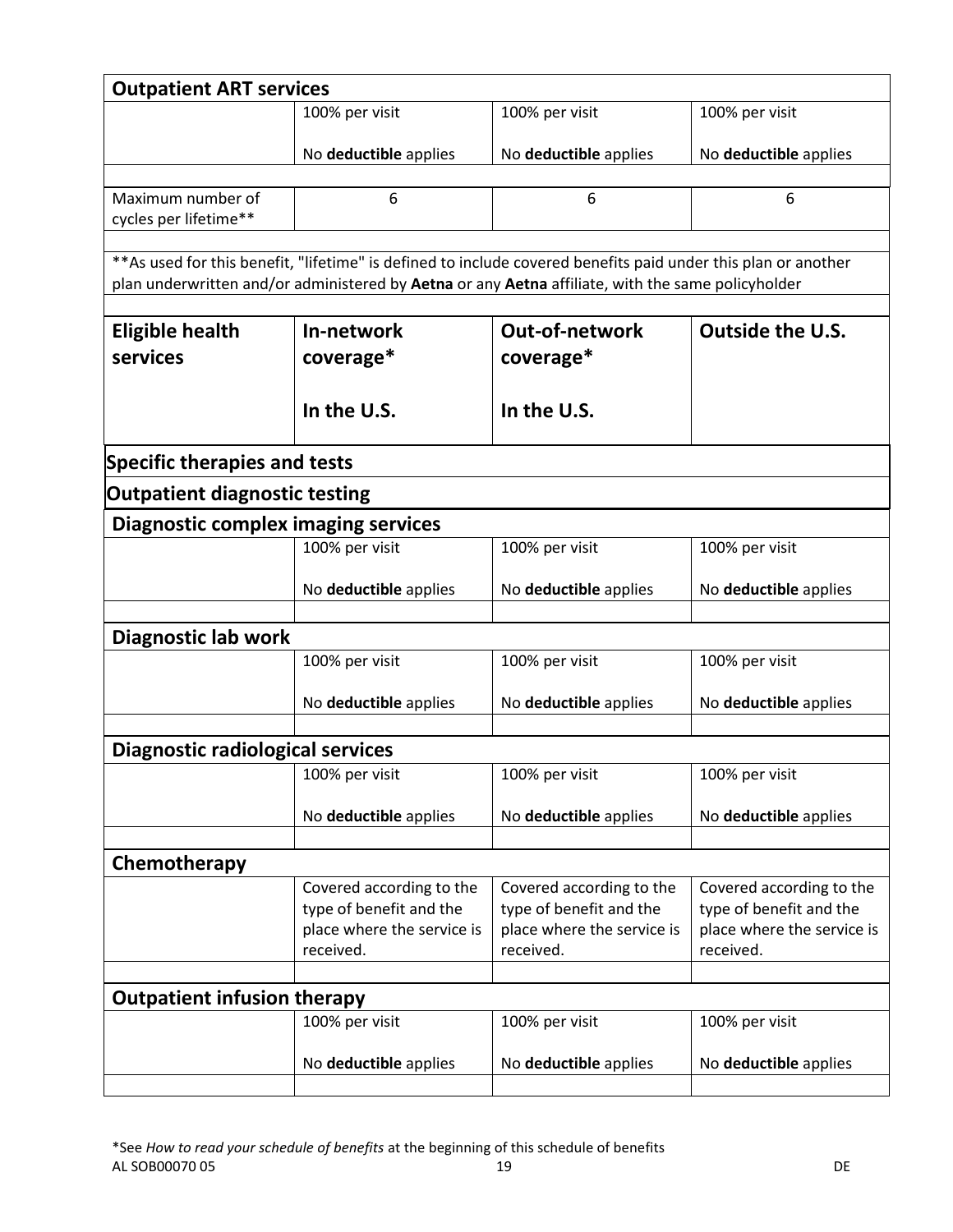| <b>Outpatient radiation therapy</b>          |                                                                                                |                                                                                                |                                                                                                |  |  |
|----------------------------------------------|------------------------------------------------------------------------------------------------|------------------------------------------------------------------------------------------------|------------------------------------------------------------------------------------------------|--|--|
| Radiation therapy                            | Covered according to the<br>type of benefit and the<br>place where the service is<br>received. | Covered according to the<br>type of benefit and the<br>place where the service is<br>received. | Covered according to the<br>type of benefit and the<br>place where the service is<br>received. |  |  |
|                                              |                                                                                                |                                                                                                |                                                                                                |  |  |
| <b>Cardiac rehabilitation</b>                | Short-term cardiac and pulmonary rehabilitation services                                       |                                                                                                |                                                                                                |  |  |
| Cardiac rehabilitation                       | Covered according to the                                                                       | Covered according to the                                                                       | Covered according to the                                                                       |  |  |
|                                              | type of benefit and the<br>place where the service is<br>received                              | type of benefit and the<br>place where the service is<br>received                              | type of benefit and the<br>place where the service is<br>received                              |  |  |
| <b>Pulmonary rehabilitation</b>              |                                                                                                |                                                                                                |                                                                                                |  |  |
| Pulmonary rehabilitation                     | Covered according to the<br>type of benefit and the<br>place where the service is<br>received  | Covered according to the<br>type of benefit and the<br>place where the service is<br>received  | Covered according to the<br>type of benefit and the<br>place where the service is<br>received  |  |  |
| <b>Short-term rehabilitation services</b>    |                                                                                                |                                                                                                |                                                                                                |  |  |
|                                              | <b>Outpatient Physical and Occupational Therapies</b>                                          |                                                                                                |                                                                                                |  |  |
|                                              | 100% per visit                                                                                 | 100% per visit                                                                                 | 100% per visit                                                                                 |  |  |
|                                              | No deductible applies                                                                          | No deductible applies                                                                          | No deductible applies                                                                          |  |  |
| <b>Outpatient Speech Therapy</b>             |                                                                                                |                                                                                                |                                                                                                |  |  |
|                                              | 100% per visit                                                                                 | 100% per visit                                                                                 | 100% per visit                                                                                 |  |  |
|                                              | No deductible applies                                                                          | No deductible applies                                                                          | No deductible applies                                                                          |  |  |
|                                              | <b>Outpatient Physical and Occupational Therapies Maximum</b><br><b>Unlimited visits</b>       | Unlimited visits                                                                               | Unlimited visits                                                                               |  |  |
| Maximum visits per<br>Calendar Year          |                                                                                                |                                                                                                |                                                                                                |  |  |
| <b>Outpatient Speech Therapy Maximum</b>     |                                                                                                |                                                                                                |                                                                                                |  |  |
| Maximum visits per<br>Calendar Year          | 60 visits                                                                                      | 60 visits                                                                                      | 60 visits                                                                                      |  |  |
| <b>Spinal manipulation</b>                   |                                                                                                |                                                                                                |                                                                                                |  |  |
| Spinal manipulation                          | 100% per visit                                                                                 | 100% per visit                                                                                 | 100% per visit                                                                                 |  |  |
|                                              | No deductible applies                                                                          | No deductible applies                                                                          | No deductible applies                                                                          |  |  |
|                                              |                                                                                                |                                                                                                |                                                                                                |  |  |
| <b>Habilitation therapy services</b>         |                                                                                                |                                                                                                |                                                                                                |  |  |
| Outpatient physical and occupational therapy |                                                                                                |                                                                                                |                                                                                                |  |  |
|                                              | 100% per visit                                                                                 | 100% per visit                                                                                 | 100% per visit                                                                                 |  |  |
|                                              | No deductible applies                                                                          | No deductible applies                                                                          | No deductible applies                                                                          |  |  |
| <b>Outpatient speech therapy</b>             |                                                                                                |                                                                                                |                                                                                                |  |  |
|                                              | 100% per visit                                                                                 | 100% per visit                                                                                 | 100% per visit                                                                                 |  |  |
|                                              | No deductible applies                                                                          | No deductible applies                                                                          | No deductible applies                                                                          |  |  |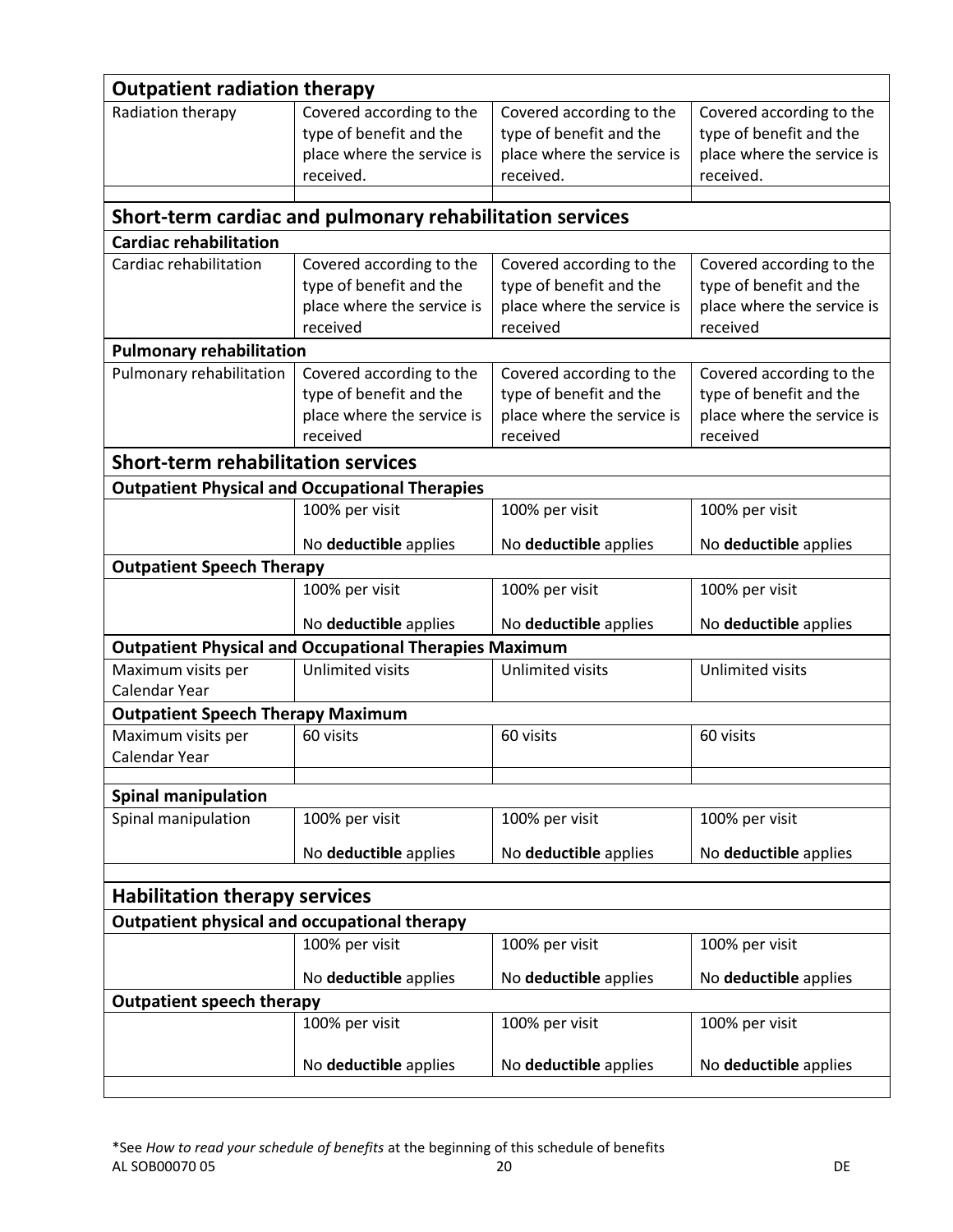| Eligible health<br>services | In-network<br>coverage* | <b>Out-of-network</b><br>coverage* | <b>Outside the U.S.</b> |
|-----------------------------|-------------------------|------------------------------------|-------------------------|
|                             | In the U.S.             | In the U.S.                        |                         |
| <b>Other services</b>       |                         |                                    |                         |

| Acupuncture                       |                                                                                               |                                                                                               |                                                                                               |  |  |
|-----------------------------------|-----------------------------------------------------------------------------------------------|-----------------------------------------------------------------------------------------------|-----------------------------------------------------------------------------------------------|--|--|
| Acupuncture                       | Covered according to the<br>type of benefit and the<br>place where the service is<br>received | Covered according to the<br>type of benefit and the<br>place where the service is<br>received | Covered according to the<br>type of benefit and the<br>place where the service is<br>received |  |  |
|                                   |                                                                                               |                                                                                               |                                                                                               |  |  |
| <b>Ambulance service</b>          |                                                                                               |                                                                                               |                                                                                               |  |  |
| Ground, air or water<br>ambulance | 100% per trip                                                                                 | 100% per trip                                                                                 | 100% per trip                                                                                 |  |  |
|                                   | No deductible applies                                                                         | No deductible applies                                                                         | No deductible applies                                                                         |  |  |

| Clinical trial therapies (experimental or investigational) |                                                                                               |                                                                                               |                                                                                               |  |  |
|------------------------------------------------------------|-----------------------------------------------------------------------------------------------|-----------------------------------------------------------------------------------------------|-----------------------------------------------------------------------------------------------|--|--|
| Clinical trial therapies                                   | Covered according to the<br>type of benefit and the<br>place where the service is<br>received | Covered according to the<br>type of benefit and the<br>place where the service is<br>received | Covered according to the<br>type of benefit and the<br>place where the service is<br>received |  |  |
|                                                            | <b>Clinical trials (routine patient costs)</b>                                                |                                                                                               |                                                                                               |  |  |
| Clinical trial (routine<br>patient costs)                  | Covered according to the<br>type of benefit and the<br>place where the service is<br>received | Covered according to the<br>type of benefit and the<br>place where the service is<br>received | Covered according to the<br>type of benefit and the<br>place where the service is<br>received |  |  |

| Durable medical equipment (DME) |                              |                       |                       |  |  |
|---------------------------------|------------------------------|-----------------------|-----------------------|--|--|
| <b>DME</b>                      | 100% per item                | 100% per item         | 100% per item         |  |  |
|                                 | No <b>deductible</b> applies | No deductible applies | No deductible applies |  |  |
|                                 |                              |                       |                       |  |  |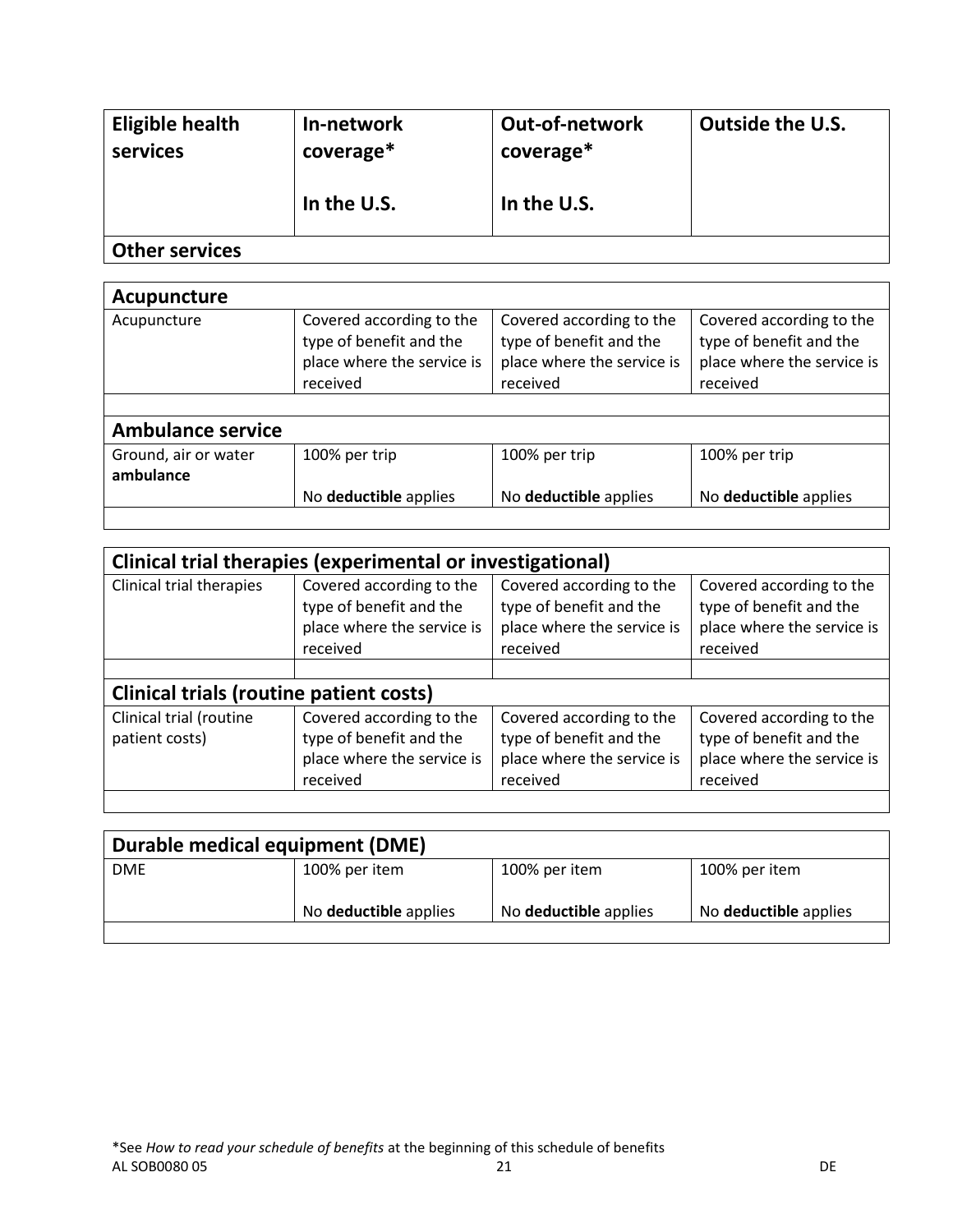| <b>Hearing aids and exams</b> |                                                     |                                                     |                                                     |  |  |
|-------------------------------|-----------------------------------------------------|-----------------------------------------------------|-----------------------------------------------------|--|--|
| Hearing aid exams             | Covered according to the<br>type of benefit and the | Covered according to the<br>type of benefit and the | Covered according to the<br>type of benefit and the |  |  |
| Covered persons through       | place where the service                             | place where the service                             | place where the service is                          |  |  |
| age 23                        | is received                                         | is received                                         | received                                            |  |  |
|                               |                                                     |                                                     |                                                     |  |  |
| Hearing aids                  | Covered according to the                            | Covered according to the                            | Covered according to the                            |  |  |
|                               | type of benefit and the                             | type of benefit and the                             | type of benefit and the                             |  |  |
| Covered persons through       | place where the service                             | place where the service                             | place where the service is                          |  |  |
| age 23                        | is received                                         | is received                                         | received                                            |  |  |
|                               |                                                     |                                                     |                                                     |  |  |
| Hearing aids                  | One per ear every 36<br>month consecutive<br>period | One per ear every 36<br>month consecutive<br>period | One per ear every 36<br>month consecutive<br>period |  |  |
|                               |                                                     |                                                     |                                                     |  |  |
| Maximum per Calendar          | \$1,000                                             | \$1,000                                             | \$1,000                                             |  |  |
| Year                          |                                                     |                                                     |                                                     |  |  |
|                               |                                                     |                                                     |                                                     |  |  |

| Non-preventive hearing exams |                       |                       |                              |  |
|------------------------------|-----------------------|-----------------------|------------------------------|--|
| For adults and children      | 100% per visit        | 100% per visit        | 100% per visit               |  |
|                              | No deductible applies | No deductible applies | No <b>deductible</b> applies |  |
|                              |                       |                       |                              |  |

| Maximum | One exam in any 24 consecutive month period. |
|---------|----------------------------------------------|
|         |                                              |

| <b>Nutritional supplements</b> |                                                                                                |                                                                                                |                                                                                                |  |
|--------------------------------|------------------------------------------------------------------------------------------------|------------------------------------------------------------------------------------------------|------------------------------------------------------------------------------------------------|--|
| <b>Nutritional supplements</b> | Covered according to the<br>type of benefit and the<br>place where the service is<br>received. | Covered according to the<br>type of benefit and the<br>place where the service is<br>received. | Covered according to the<br>type of benefit and the<br>place where the service is<br>received. |  |
|                                |                                                                                                |                                                                                                |                                                                                                |  |
| <b>Orthotic devices</b>        |                                                                                                |                                                                                                |                                                                                                |  |
| Orthotic devices               | Covered according to the<br>type of benefit and the<br>place where the service<br>is received  | Covered according to the<br>type of benefit and the<br>place where the service<br>is received  | Covered according to the<br>type of benefit and the<br>place where the service is<br>received  |  |
|                                |                                                                                                |                                                                                                |                                                                                                |  |
| <b>Scalp hair prosthesis</b>   |                                                                                                |                                                                                                |                                                                                                |  |
| Scalp hair prosthesis          | Covered according to the<br>type of benefit and the<br>place where the service<br>is received  | Covered according to the<br>type of benefit and the<br>place where the service<br>is received  | Covered according to the<br>type of benefit and the<br>place where the service is<br>received  |  |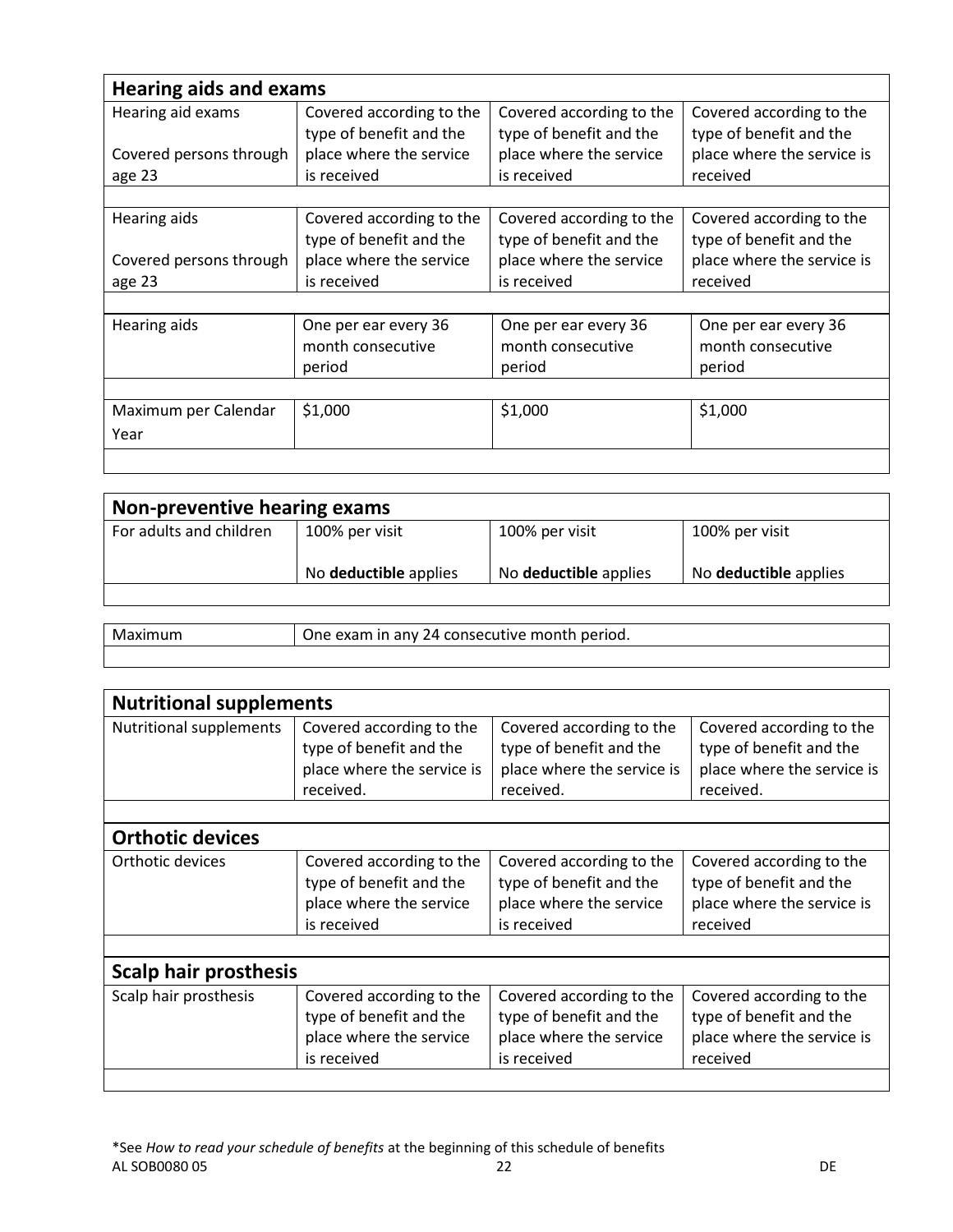| <b>Vision care</b>                                   |                       |                       |                       |  |
|------------------------------------------------------|-----------------------|-----------------------|-----------------------|--|
| Routine vision exams (including refraction)          |                       |                       |                       |  |
| Performed by a legally<br>qualified                  | 100% per visit        | 100% per visit        | 100% per visit        |  |
| ophthalmologist or<br>optometrist                    | No deductible applies | No deductible applies | No deductible applies |  |
|                                                      |                       |                       |                       |  |
| Maximum visits per 24<br>consecutive month<br>period | 1 visit               | 1 visit               | 1 visit               |  |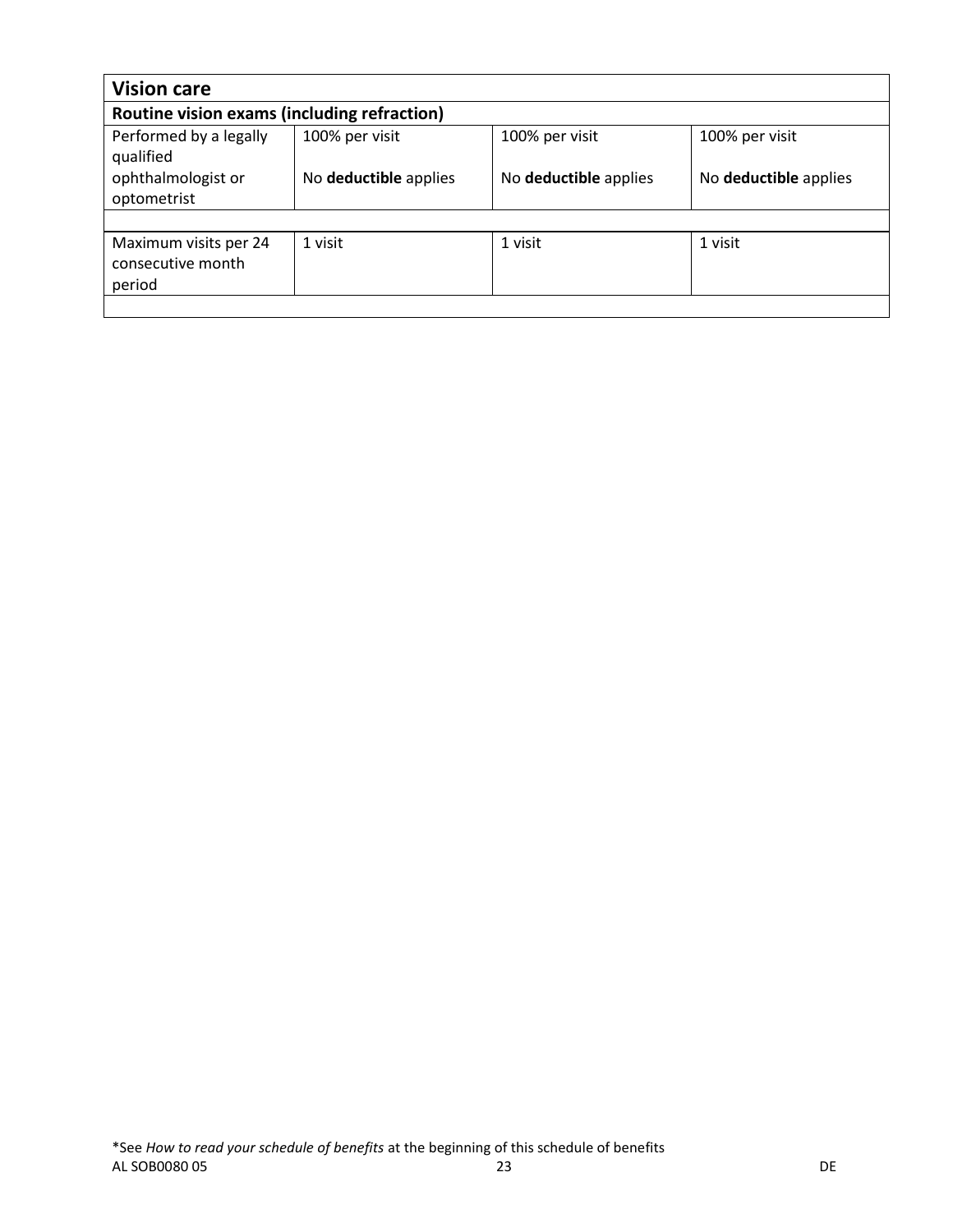| <b>Eligible health</b>                    | <b>Outside the U.S.</b>                                 |  |  |  |
|-------------------------------------------|---------------------------------------------------------|--|--|--|
| services*                                 |                                                         |  |  |  |
| <b>Outpatient prescription drugs</b>      |                                                         |  |  |  |
| <b>Prescription drugs</b>                 | 100% (of the recognized charge) prescription or refill  |  |  |  |
|                                           |                                                         |  |  |  |
|                                           | No deductible applies                                   |  |  |  |
|                                           | <b>Family planning services - female contraceptives</b> |  |  |  |
| Female contraceptives                     | 100% (of the recognized charge) prescription or refill  |  |  |  |
| that are generic                          |                                                         |  |  |  |
| prescription drugs:                       | No deductible applies                                   |  |  |  |
|                                           |                                                         |  |  |  |
| Oral drugs                                |                                                         |  |  |  |
|                                           |                                                         |  |  |  |
| Injectable drugs<br>٠                     |                                                         |  |  |  |
| Vaginal rings<br>٠                        |                                                         |  |  |  |
|                                           |                                                         |  |  |  |
| Transdermal                               |                                                         |  |  |  |
| contraceptive                             |                                                         |  |  |  |
| patches                                   |                                                         |  |  |  |
| Female contraceptives                     | 100% (of the recognized charge) prescription or refill  |  |  |  |
| that are brand-name                       |                                                         |  |  |  |
| prescription drugs:                       | No deductible applies                                   |  |  |  |
|                                           |                                                         |  |  |  |
| Oral drugs<br>٠                           |                                                         |  |  |  |
| Injectable drugs                          |                                                         |  |  |  |
|                                           |                                                         |  |  |  |
| Vaginal rings                             |                                                         |  |  |  |
|                                           |                                                         |  |  |  |
| Transdermal                               |                                                         |  |  |  |
| contraceptive                             |                                                         |  |  |  |
| patches                                   |                                                         |  |  |  |
| Female contraceptive                      | 100% (of the recognized charge) prescription or refill  |  |  |  |
| generic devices and<br>brand-name devices | No deductible applies                                   |  |  |  |
| FDA-approved female                       | 100% (of the recognized charge) prescription or refill  |  |  |  |
| generic and brand-name                    |                                                         |  |  |  |
| emergency                                 | No deductible applies                                   |  |  |  |
| contraceptives                            |                                                         |  |  |  |
| FDA-approved female                       | 100% (of the recognized charge) prescription or refill  |  |  |  |
| generic and brand-name                    |                                                         |  |  |  |
| over-the-counter (OTC)                    | No deductible applies                                   |  |  |  |
| emergency                                 |                                                         |  |  |  |
| contraceptives                            |                                                         |  |  |  |
|                                           |                                                         |  |  |  |

<sup>\*</sup>See *How to read your schedule of benefits* at the beginning of this schedule of benefits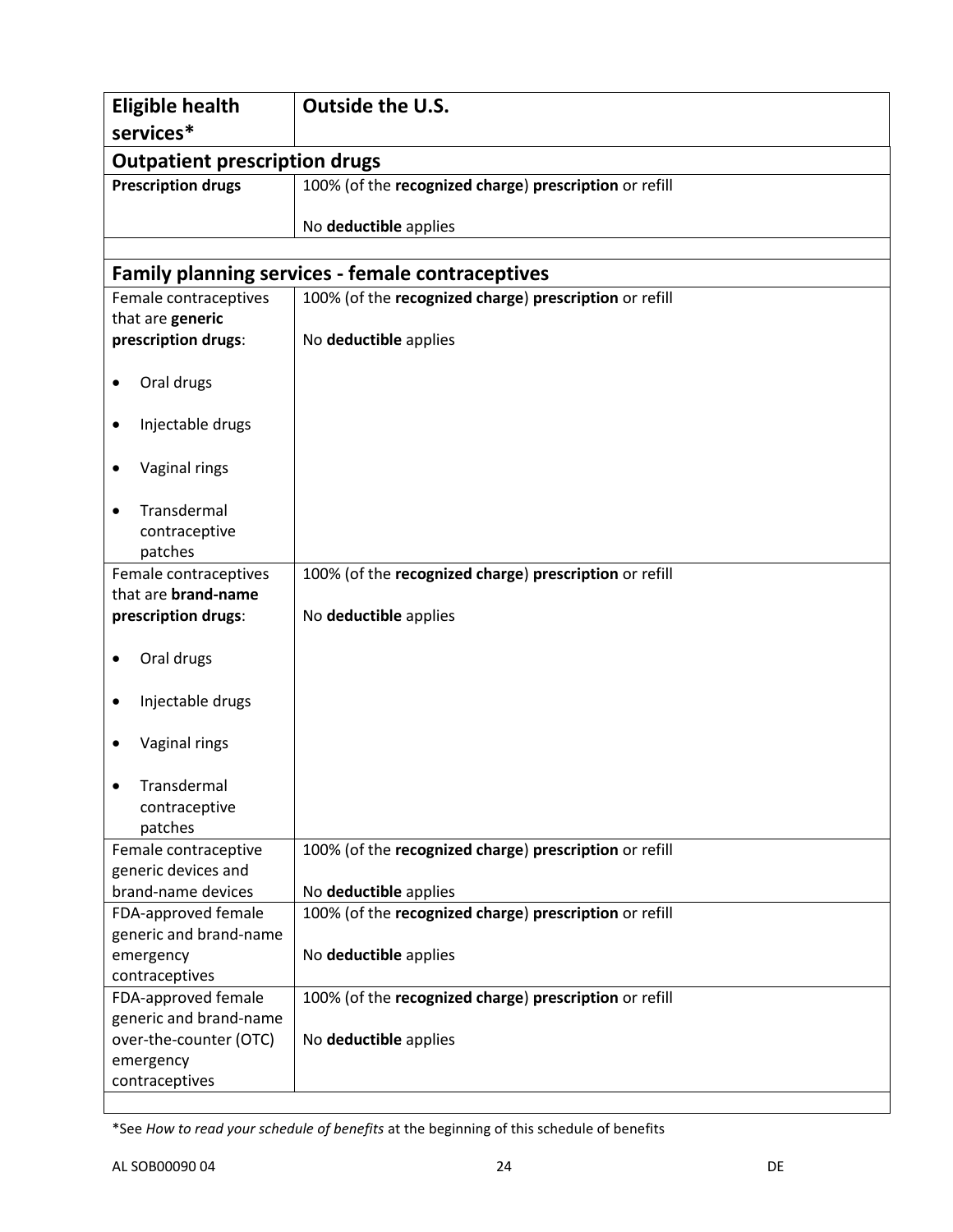|                        | Preventive care drugs and supplements                                               |  |  |  |
|------------------------|-------------------------------------------------------------------------------------|--|--|--|
| Preventive care drugs  | 100% (of the recognized charge) prescription or refill                              |  |  |  |
| and supplements filled |                                                                                     |  |  |  |
| at a pharmacy          | No deductible applies                                                               |  |  |  |
|                        |                                                                                     |  |  |  |
|                        | Risk reducing breast cancer prescription drugs                                      |  |  |  |
| Risk reducing breast   | 100% (of the recognized charge) prescription or refill                              |  |  |  |
| cancer prescription    |                                                                                     |  |  |  |
| drugs filled at a      | No deductible applies                                                               |  |  |  |
| pharmacy               |                                                                                     |  |  |  |
|                        |                                                                                     |  |  |  |
|                        | Tobacco cessation prescription and over-the-counter drugs                           |  |  |  |
| Tobacco cessation      | Deductible per supply of 100% of the recognized charge                              |  |  |  |
| prescription drugs and |                                                                                     |  |  |  |
| OTC drugs filled at a  | No deductible applies                                                               |  |  |  |
| pharmacy for each 90   |                                                                                     |  |  |  |
| day supply             |                                                                                     |  |  |  |
| Maximums:              | Coverage is permitted for two 90-day treatment regimens only. Any additional        |  |  |  |
|                        | treatment regimens will be subject to the cost sharing in your schedule of benefits |  |  |  |
|                        | below.                                                                              |  |  |  |
|                        |                                                                                     |  |  |  |
|                        | Coverage will be subject to any sex, age, medical condition, family history, and    |  |  |  |
|                        | frequency guidelines in the recommendations of the United States Preventive         |  |  |  |
|                        | Services Task Force. For details on the guidelines and the current list of covered  |  |  |  |
|                        | tobacco cessation prescription drugs and OTC drugs, contact Member Services by      |  |  |  |
|                        | logging onto your secure member website at www.aetna.com or calling the             |  |  |  |
|                        | number on your ID card.                                                             |  |  |  |

<sup>\*</sup>See *How to read your schedule of benefits* at the beginning of this schedule of benefits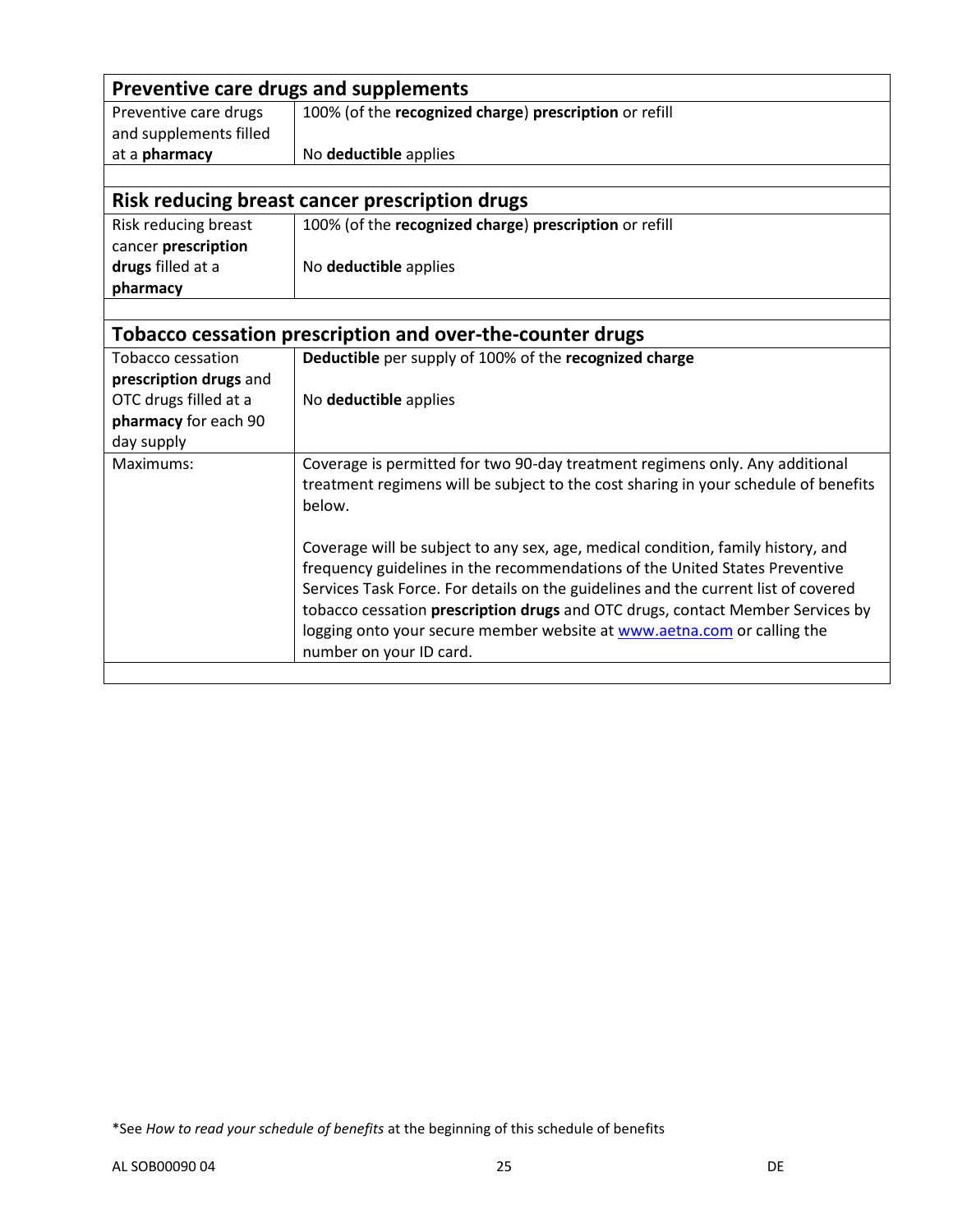| <b>Eligible health</b>                                                                                                                                                                                   | In-network                                                                                                                                                             | <b>Out-of-network</b>                     | <b>Outside the U.S.</b>                                                                                     |  |
|----------------------------------------------------------------------------------------------------------------------------------------------------------------------------------------------------------|------------------------------------------------------------------------------------------------------------------------------------------------------------------------|-------------------------------------------|-------------------------------------------------------------------------------------------------------------|--|
| services                                                                                                                                                                                                 | coverage*                                                                                                                                                              | coverage*                                 |                                                                                                             |  |
|                                                                                                                                                                                                          |                                                                                                                                                                        |                                           |                                                                                                             |  |
|                                                                                                                                                                                                          | In the U.S.                                                                                                                                                            | In the U.S.                               |                                                                                                             |  |
| <b>Outpatient prescription drugs</b>                                                                                                                                                                     |                                                                                                                                                                        |                                           |                                                                                                             |  |
| <b>Plan features</b>                                                                                                                                                                                     |                                                                                                                                                                        | Deductible/Copayment/Coinsurance/Maximums |                                                                                                             |  |
| <b>Deductible waiver</b>                                                                                                                                                                                 |                                                                                                                                                                        |                                           |                                                                                                             |  |
|                                                                                                                                                                                                          | The calendar year deductible is waived for all prescription drugs.                                                                                                     |                                           |                                                                                                             |  |
|                                                                                                                                                                                                          |                                                                                                                                                                        |                                           |                                                                                                             |  |
|                                                                                                                                                                                                          | Deductible and copayment/coinsurance waiver for risk reducing breast cancer                                                                                            |                                           |                                                                                                             |  |
| prescription drugs                                                                                                                                                                                       |                                                                                                                                                                        |                                           |                                                                                                             |  |
|                                                                                                                                                                                                          |                                                                                                                                                                        |                                           | The Calendar Year deductible and the per prescription copayment/coinsurance will not apply to risk reducing |  |
|                                                                                                                                                                                                          |                                                                                                                                                                        |                                           | breast cancer prescription drugs when obtained at a network pharmacy. This means that such risk reducing    |  |
|                                                                                                                                                                                                          | breast cancer prescription drugs will be paid at 100%.                                                                                                                 |                                           |                                                                                                             |  |
|                                                                                                                                                                                                          | Deductible and copayment/coinsurance waiver for tobacco cessation prescription                                                                                         |                                           |                                                                                                             |  |
| and over-the-counter drugs                                                                                                                                                                               |                                                                                                                                                                        |                                           |                                                                                                             |  |
|                                                                                                                                                                                                          |                                                                                                                                                                        |                                           | The Calendar Year deductible and the per prescription copayment/coinsurance will not apply to two 90-day    |  |
|                                                                                                                                                                                                          | treatment regimens for tobacco cessation prescription drugs and OTC drugs when obtained at a network                                                                   |                                           |                                                                                                             |  |
|                                                                                                                                                                                                          | pharmacy. This means that such prescription drugs and OTC drugs will be paid at 100%.                                                                                  |                                           |                                                                                                             |  |
|                                                                                                                                                                                                          |                                                                                                                                                                        |                                           |                                                                                                             |  |
|                                                                                                                                                                                                          | Deductible and copayment/coinsurance waiver for contraceptives<br>The Calendar Year deductible and the per prescription copayment/coinsurance will not apply to female |                                           |                                                                                                             |  |
|                                                                                                                                                                                                          |                                                                                                                                                                        |                                           | contraceptive methods when obtained at a network pharmacy. This means that the following will be paid at    |  |
| 100%:                                                                                                                                                                                                    |                                                                                                                                                                        |                                           |                                                                                                             |  |
|                                                                                                                                                                                                          |                                                                                                                                                                        |                                           |                                                                                                             |  |
|                                                                                                                                                                                                          |                                                                                                                                                                        |                                           | Certain over-the-counter (OTC) and generic contraceptive prescription drugs and devices for each of         |  |
|                                                                                                                                                                                                          | the methods identified by the FDA. Related services and supplies needed to administer covered                                                                          |                                           |                                                                                                             |  |
| devices will also be paid at 100%. If a generic prescription drug or device is not available for a certain<br>method, you may obtain certain brand-name prescription drugs for that method paid at 100%. |                                                                                                                                                                        |                                           |                                                                                                             |  |
|                                                                                                                                                                                                          |                                                                                                                                                                        |                                           |                                                                                                             |  |
| We provide coverage for a supply of prescribed contraceptives intended to last over a 12-month<br>duration. The prescribed contraceptive prescription drug may be filled all at once or over the course  |                                                                                                                                                                        |                                           |                                                                                                             |  |
|                                                                                                                                                                                                          | of the 12-month as prescribed by your provider.                                                                                                                        |                                           |                                                                                                             |  |
|                                                                                                                                                                                                          |                                                                                                                                                                        |                                           |                                                                                                             |  |
| The Calendar Year deductible and the per prescription copayment/coinsurance continue to apply to                                                                                                         |                                                                                                                                                                        |                                           |                                                                                                             |  |
| prescription drugs that have a generic equivalent or generic alternative available within the same therapeutic<br>drug class obtained at a network pharmacy unless you are granted a medical exception.  |                                                                                                                                                                        |                                           |                                                                                                             |  |
|                                                                                                                                                                                                          |                                                                                                                                                                        |                                           |                                                                                                             |  |
|                                                                                                                                                                                                          |                                                                                                                                                                        |                                           |                                                                                                             |  |
|                                                                                                                                                                                                          |                                                                                                                                                                        |                                           |                                                                                                             |  |

<sup>\*</sup>See *How to read your schedule of benefits* at the beginning of this schedule of benefits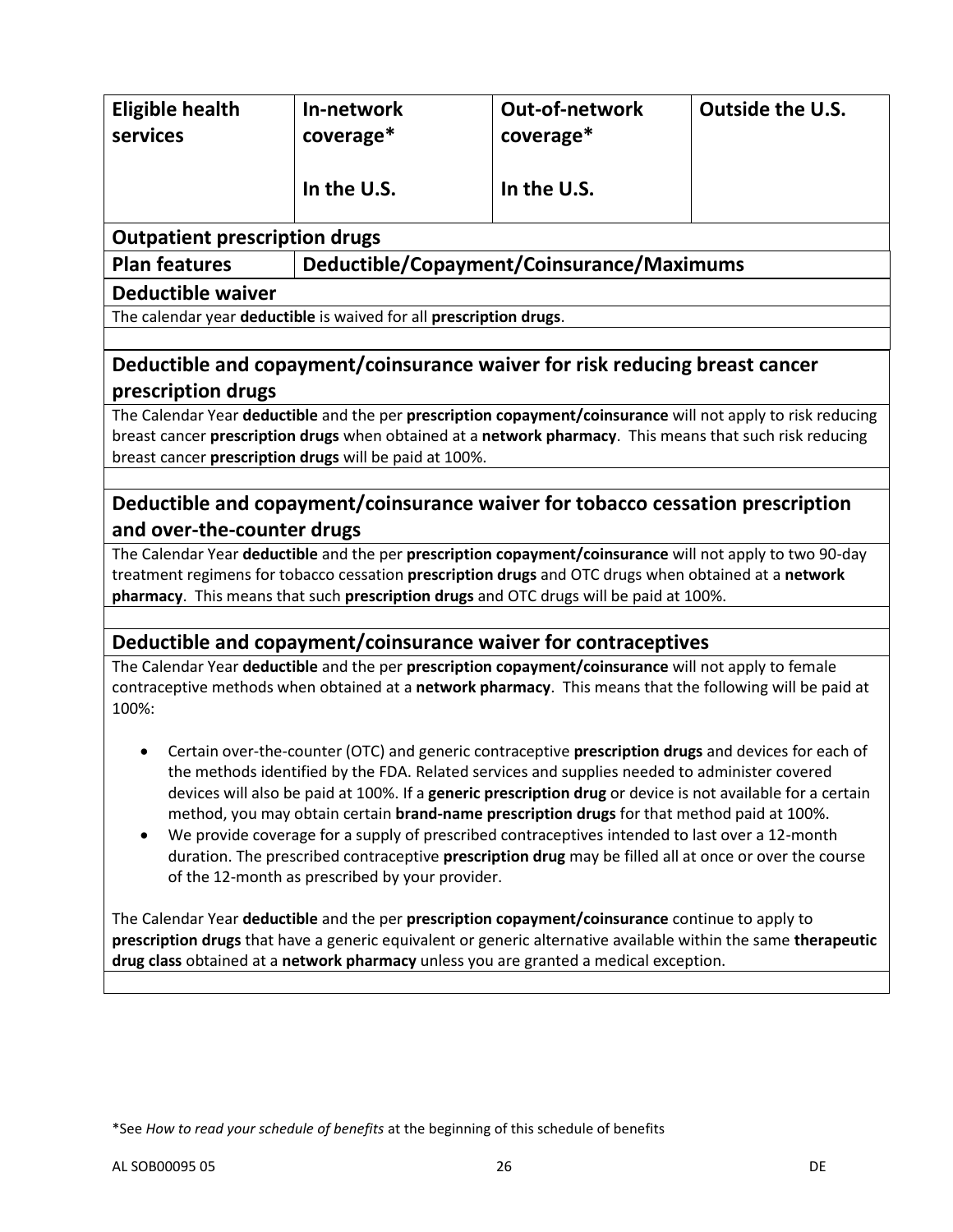|                                                                                                                        | <b>Generic prescription drugs (including specialty drugs)</b>                                                                                 |             |                                                                        |
|------------------------------------------------------------------------------------------------------------------------|-----------------------------------------------------------------------------------------------------------------------------------------------|-------------|------------------------------------------------------------------------|
| Per prescription copayment/coinsurance                                                                                 |                                                                                                                                               |             |                                                                        |
| For each fill up to a 30<br>day supply filled at a<br>retail pharmacy                                                  | \$0 copayment per supply<br>Coinsurance is 100% (of<br>the negotiated charge)                                                                 | Not covered | Paid under Outside the<br>U.S. outpatient<br>prescription drug section |
|                                                                                                                        | No Calendar Year<br>deductible applies                                                                                                        |             |                                                                        |
| More than a 30 day<br>supply but less than a 91<br>day supply filled at a                                              | \$0 copayment per supply<br>Coinsurance is 100% (of                                                                                           | Not covered | Paid under Outside the<br>U.S. outpatient<br>prescription drug section |
| retail pharmacy or mail<br>order pharmacy                                                                              | the negotiated charge)                                                                                                                        |             |                                                                        |
|                                                                                                                        | No Calendar Year<br>deductible applies                                                                                                        |             |                                                                        |
|                                                                                                                        | Brand-name prescription drugs (including specialty drugs)                                                                                     |             |                                                                        |
| Per prescription copayment/coinsurance                                                                                 |                                                                                                                                               |             |                                                                        |
| For each fill up to a 30<br>day supply filled at a<br>retail pharmacy                                                  | \$0 copayment per supply<br>Coinsurance is 100% (of<br>the negotiated charge)<br>No Calendar Year                                             | Not covered | Paid under Outside the<br>U.S. outpatient<br>prescription drug section |
| More than a 30 day<br>supply but less than a 91<br>day supply filled at a<br>retail pharmacy or mail<br>order pharmacy | deductible applies<br>\$0 copayment per supply<br>Coinsurance is 100% (of<br>the negotiated charge)<br>No Calendar Year<br>deductible applies | Not covered | Paid under Outside the<br>U.S. outpatient<br>prescription drug section |

<sup>\*</sup>See *How to read your schedule of benefits* at the beginning of this schedule of benefits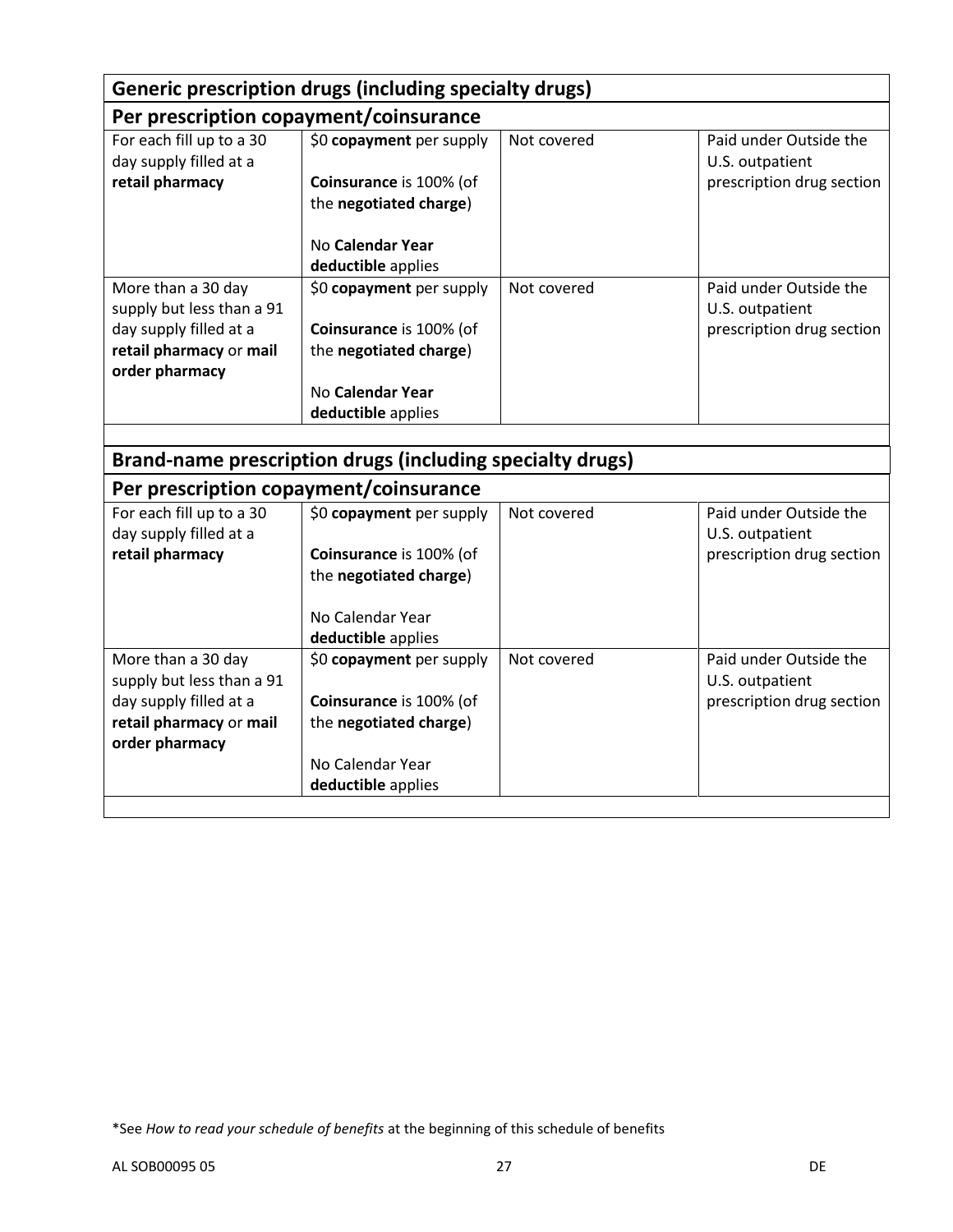| Orally administered anti-cancer prescription drugs                                                                     |                                                                                                                                                                                                                                                                                                                                                                                                                                                                                                      |             |                                                                        |  |
|------------------------------------------------------------------------------------------------------------------------|------------------------------------------------------------------------------------------------------------------------------------------------------------------------------------------------------------------------------------------------------------------------------------------------------------------------------------------------------------------------------------------------------------------------------------------------------------------------------------------------------|-------------|------------------------------------------------------------------------|--|
| Per prescription copayment/coinsurance                                                                                 |                                                                                                                                                                                                                                                                                                                                                                                                                                                                                                      |             |                                                                        |  |
| For each fill up to a 30<br>day supply filled at a<br>retail pharmacy                                                  | \$0 copayment per supply<br>Coinsurance is 100% (of<br>the negotiated charge)                                                                                                                                                                                                                                                                                                                                                                                                                        | Not covered | Paid under Outside the<br>U.S. outpatient<br>prescription drug section |  |
|                                                                                                                        | No Calendar Year<br>deductible applies                                                                                                                                                                                                                                                                                                                                                                                                                                                               |             |                                                                        |  |
| More than a 30 day<br>supply but less than a 91<br>day supply filled at a<br>retail pharmacy or mail<br>order pharmacy | \$0 copayment per supply<br>Coinsurance is 100% (of<br>the negotiated charge)<br>No Calendar Year<br>deductible applies                                                                                                                                                                                                                                                                                                                                                                              | Not covered | Paid under Outside the<br>U.S. outpatient<br>prescription drug section |  |
|                                                                                                                        |                                                                                                                                                                                                                                                                                                                                                                                                                                                                                                      |             |                                                                        |  |
| Preventive care drugs and supplements                                                                                  |                                                                                                                                                                                                                                                                                                                                                                                                                                                                                                      |             |                                                                        |  |
| Preventive care drugs<br>and supplements filled<br>at a pharmacy                                                       | 100% per prescription or<br>refill                                                                                                                                                                                                                                                                                                                                                                                                                                                                   | Not covered | Paid under Outside the<br>U.S. outpatient<br>prescription drug section |  |
| Maximums:                                                                                                              | Coverage will be subject<br>to any sex, age, medical<br>condition, family history,<br>and frequency guidelines<br>in the recommendations<br>of the United States<br><b>Preventive Services Task</b><br>Force. For details on the<br>guidelines and the<br>current list of covered<br>preventive care drugs and<br>supplements, contact<br>Member Services by<br>logging onto your Aetna's<br>secure member website<br>at<br>www.aetnainternational.<br>com or calling the<br>number on your ID card. |             |                                                                        |  |

<sup>\*</sup>See *How to read your schedule of benefits* at the beginning of this schedule of benefits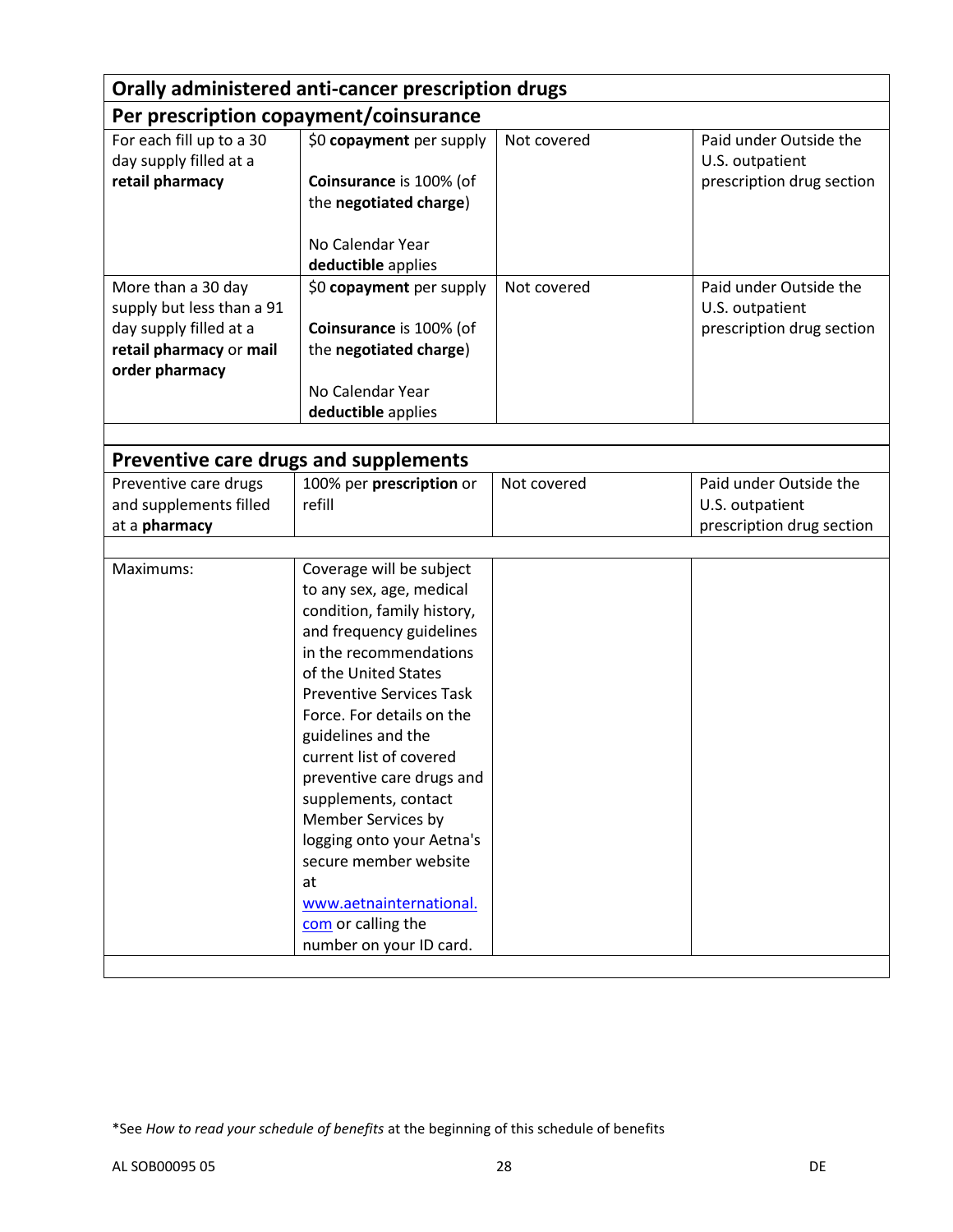| <b>Risk reducing breast cancer prescription drugs</b>                        |                                                                                                                                                                                                                                                                                                                                                                                                                                                                                                      |             |                                                                        |  |
|------------------------------------------------------------------------------|------------------------------------------------------------------------------------------------------------------------------------------------------------------------------------------------------------------------------------------------------------------------------------------------------------------------------------------------------------------------------------------------------------------------------------------------------------------------------------------------------|-------------|------------------------------------------------------------------------|--|
| Risk reducing breast<br>cancer prescription<br>drugs filled at a<br>pharmacy | 100% per prescription or<br>refill                                                                                                                                                                                                                                                                                                                                                                                                                                                                   | Not covered | Paid under Outside the<br>U.S. outpatient<br>prescription drug section |  |
|                                                                              |                                                                                                                                                                                                                                                                                                                                                                                                                                                                                                      |             |                                                                        |  |
| Maximums:                                                                    | Coverage will be subject<br>to any sex, age, medical<br>condition, family history,<br>and frequency guidelines<br>in the recommendations<br>of the United States<br><b>Preventive Services Task</b><br>Force. For details on the<br>guidelines and the<br>current list of covered<br>preventive care drugs and<br>supplements, contact<br>Member Services by<br>logging onto your Aetna's<br>secure member website<br>at<br>www.aetnainternational.<br>com or calling the<br>number on your ID card. |             |                                                                        |  |

<sup>\*</sup>See *How to read your schedule of benefits* at the beginning of this schedule of benefits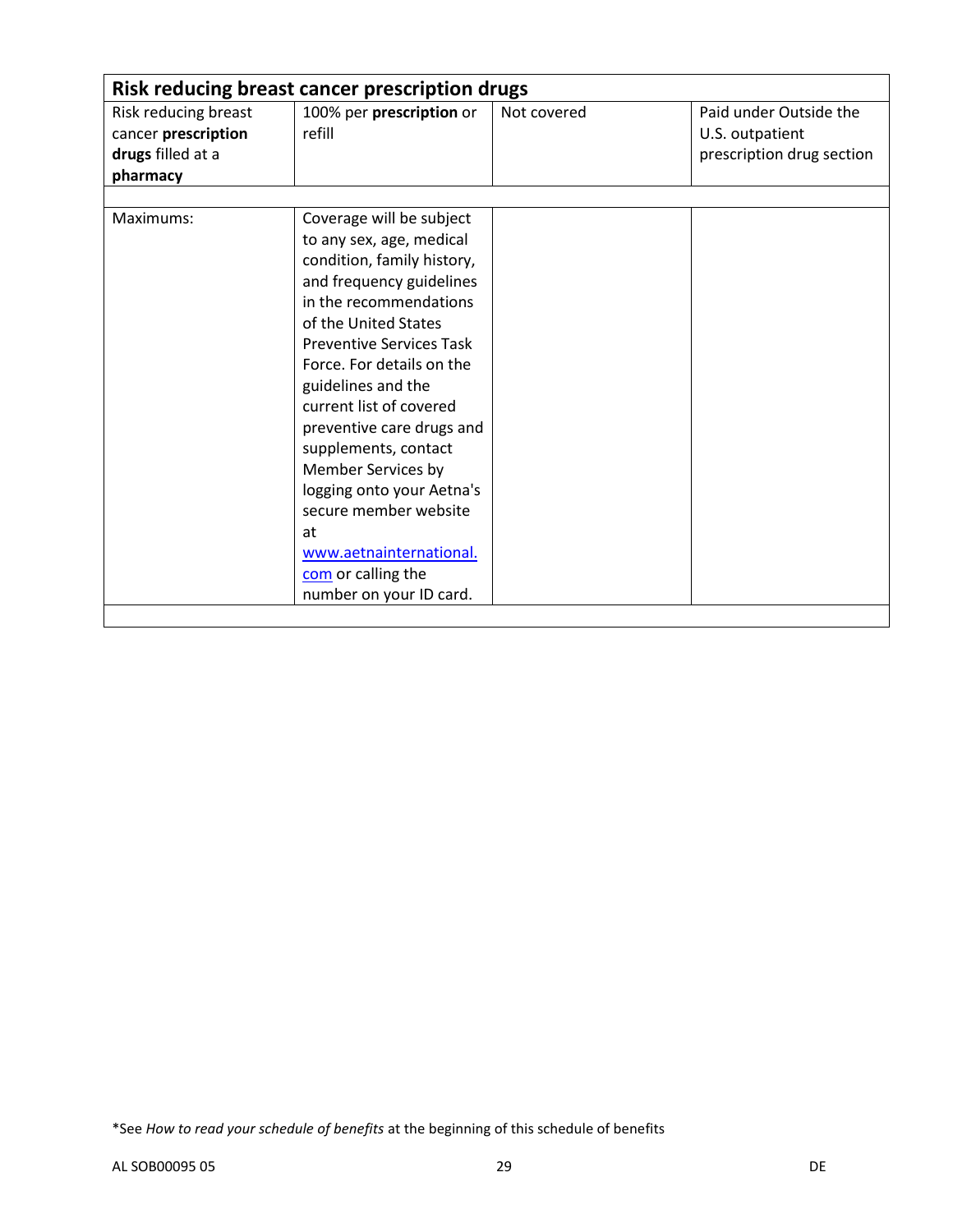| Tobacco cessation prescription and over-the-counter drugs |                                                                                                     |             |                                                                                                                 |
|-----------------------------------------------------------|-----------------------------------------------------------------------------------------------------|-------------|-----------------------------------------------------------------------------------------------------------------|
| Tobacco cessation                                         | \$0 per prescription or                                                                             | Not covered | Paid under Outside the                                                                                          |
| prescription drugs and                                    | refill                                                                                              |             | U.S. outpatient                                                                                                 |
| OTC drugs filled at a                                     |                                                                                                     |             | prescription drug section                                                                                       |
| pharmacy                                                  | No deductible applies                                                                               |             |                                                                                                                 |
| Maximums:                                                 | Coverage is permitted for                                                                           |             |                                                                                                                 |
|                                                           | two 90-day treatment                                                                                |             |                                                                                                                 |
|                                                           | regimens only.                                                                                      |             |                                                                                                                 |
|                                                           |                                                                                                     |             |                                                                                                                 |
|                                                           | Coverage will be subject                                                                            |             |                                                                                                                 |
|                                                           | to any sex, age, medical                                                                            |             |                                                                                                                 |
|                                                           | condition, family history,                                                                          |             |                                                                                                                 |
|                                                           | and frequency guidelines                                                                            |             |                                                                                                                 |
|                                                           | in the recommendations                                                                              |             |                                                                                                                 |
|                                                           | of the United States                                                                                |             |                                                                                                                 |
|                                                           | <b>Preventive Services Task</b>                                                                     |             |                                                                                                                 |
|                                                           | Force. For details on the                                                                           |             |                                                                                                                 |
|                                                           | guidelines and the                                                                                  |             |                                                                                                                 |
|                                                           | current list of covered                                                                             |             |                                                                                                                 |
|                                                           | tobacco cessation                                                                                   |             |                                                                                                                 |
|                                                           | prescription drugs and                                                                              |             |                                                                                                                 |
|                                                           | OTC drugs, contact                                                                                  |             |                                                                                                                 |
|                                                           | Member Services by                                                                                  |             |                                                                                                                 |
|                                                           | logging onto your Aetna's                                                                           |             |                                                                                                                 |
|                                                           | secure member website                                                                               |             |                                                                                                                 |
|                                                           | at                                                                                                  |             |                                                                                                                 |
|                                                           | www.aetnainternational.                                                                             |             |                                                                                                                 |
|                                                           | com or calling the                                                                                  |             |                                                                                                                 |
|                                                           | number on your ID card.                                                                             |             |                                                                                                                 |
|                                                           |                                                                                                     |             |                                                                                                                 |
|                                                           | If a prescriber prescribes a covered brand-name prescription drug where a generic prescription drug |             |                                                                                                                 |
|                                                           |                                                                                                     |             | equivalent is available and specifies "Dispense As Written" (DAW), you will pay the cost sharing for the brand- |
|                                                           | name prescription drug. If a prescriber does not specify DAW and you request a covered brand-name   |             |                                                                                                                 |
|                                                           |                                                                                                     |             | prescription drug where a generic prescription drug equivalent is available, you will be responsible for the    |
|                                                           |                                                                                                     |             | cost difference between the brand-name prescription drug and the generic prescription drug, plus the cost       |

sharing that applies to the **brand-name prescription drug**.

<sup>\*</sup>See *How to read your schedule of benefits* at the beginning of this schedule of benefits